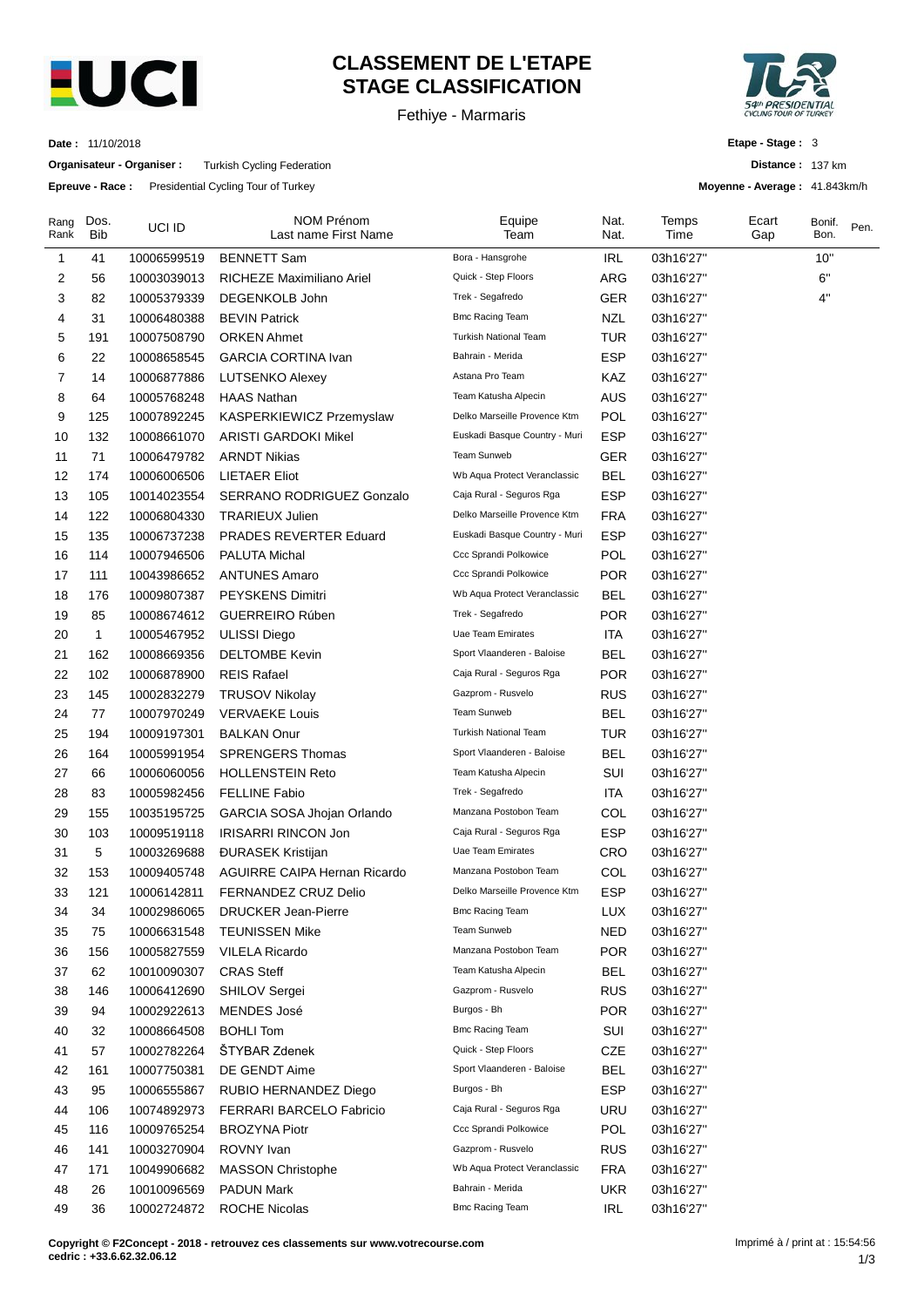| 50  | 127 | 10002926552 | <b>FINETTO Mauro</b>            | Delko Marseille Provence Ktm    | ITA        | 03h16'27" |                        |    |
|-----|-----|-------------|---------------------------------|---------------------------------|------------|-----------|------------------------|----|
| 51  | 51  | 10005335283 | <b>DECLERCQ Tim</b>             | Quick - Step Floors             | BEL        | 03h16'27" |                        |    |
| 52  | 63  | 10009095954 | <b>FABBRO Matteo</b>            | Team Katusha Alpecin            | ITA        | 03h16'27" |                        |    |
| 53  | 101 | 10002928471 | PARDILLA BELLON Sergio          | Caja Rural - Seguros Rga        | <b>ESP</b> | 03h16'27" |                        |    |
| 54  | 117 | 10003037494 | <b>CIESLIK Pawel</b>            | Ccc Sprandi Polkowice           | <b>POL</b> | 03h16'27" |                        |    |
| 55  | 84  | 10007807672 | <b>GRMAY Tsgabu Gebremaryam</b> | Trek - Segafredo                | ETH        | 03h16'27" |                        |    |
| 56  | 157 | 10008656323 | ORJUELA GUTIERREZ Fernando      | Manzana Postobon Team           | COL        | 03h16'27" |                        |    |
| 57  | 35  | 10008672790 | <b>FRANKINY Kilian</b>          | <b>Bmc Racing Team</b>          | SUI        | 03h16'27" |                        |    |
| 58  | 55  | 10009966530 | <b>KNOX James</b>               | Quick - Step Floors             | <b>GBR</b> | 03h16'27" |                        |    |
|     | 33  | 10003299293 |                                 | <b>Bmc Racing Team</b>          | <b>USA</b> |           |                        |    |
| 59  |     |             | <b>BOOKWALTER Brent</b>         | <b>Bmc Racing Team</b>          |            | 03h16'27" |                        |    |
| 60  | 37  | 10002909980 | <b>WYSS Danilo</b>              |                                 | SUI        | 03h16'27" |                        |    |
| 61  | 107 | 10011231368 | ZABALA LOPEZ Josu               | Caja Rural - Seguros Rga        | <b>ESP</b> | 03h16'27" |                        |    |
| 62  | 92  | 10014208258 | CABEDO CARDA Oscar              | Burgos - Bh                     | <b>ESP</b> | 03h16'27" |                        |    |
| 63  | 165 | 10008699163 | VAN GOMPEL Mathias              | Sport Vlaanderen - Baloise      | <b>BEL</b> | 03h16'27" |                        |    |
| 64  | 4   | 10007518692 | <b>CONTI Valerio</b>            | Uae Team Emirates               | ITA        | 03h16'27" |                        |    |
| 65  | 104 | 10007517682 | SILVA Joaquim                   | Caja Rural - Seguros Rga        | POR        | 03h16'27" |                        |    |
| 66  | 112 | 10006492314 | <b>BERNAS Pawel</b>             | Ccc Sprandi Polkowice           | <b>POL</b> | 03h16'27" |                        |    |
| 67  | 86  | 10006570924 | <b>REIJNEN Kiel</b>             | Trek - Segafredo                | <b>USA</b> | 03h16'27" |                        |    |
| 68  | 74  | 10002420132 | <b>TEN DAM Laurens</b>          | Team Sunweb                     | NED        | 03h16'27" |                        |    |
| 69  | 126 | 10002928370 | MORENO BAZAN Javier             | Delko Marseille Provence Ktm    | <b>ESP</b> | 03h16'27" |                        |    |
| 70  | 25  | 10009372406 | <b>NOVAK Domen</b>              | Bahrain - Merida                | SLO        | 03h16'27" |                        |    |
| 71  | 45  | 10007062388 | PÖSTLBERGER Lukas               | Bora - Hansgrohe                | AUT        | 03h16'27" |                        |    |
| 72  | 42  | 10003349312 | <b>BODNAR Maciej</b>            | Bora - Hansgrohe                | <b>POL</b> | 03h16'27" |                        |    |
| 73  | 21  | 10002833188 | <b>BOLE Grega</b>               | Bahrain - Merida                | <b>SLO</b> | 03h16'27" |                        |    |
|     |     |             |                                 | Astana Pro Team                 |            |           |                        |    |
| 74  | 12  | 10006500701 | <b>FOMINYKH Daniil</b>          |                                 | KAZ        | 03h16'27" |                        |    |
| 75  | 23  | 10002711435 | <b>HAUSSLER Heinrich</b>        | Bahrain - Merida                | AUS        | 03h16'27" |                        |    |
| 76  | 151 | 10003274439 | DUARTE AREVALO Fabio Andres     | Manzana Postobon Team           | COL        | 03h16'27" |                        |    |
| 77  | 15  | 10005964167 | <b>MOSER Moreno</b>             | Astana Pro Team                 | <b>ITA</b> | 03h16'27" |                        |    |
| 78  | 81  | 10002208853 | DE KORT Koen                    | Trek - Segafredo                | NED        | 03h16'27" |                        |    |
| 79  | 6   | 10006535356 | <b>LAENGEN Vegard Stake</b>     | Uae Team Emirates               | <b>NOR</b> | 03h16'38" | 11"                    |    |
| 80  | 47  | 10002879062 | <b>SARAMOTINS Aleksejs</b>      | Bora - Hansgrohe                | LAT        | 03h16'58" | 31"                    |    |
| 81  | 197 | 10006915979 | <b>SAYAR Mustafa</b>            | <b>Turkish National Team</b>    | <b>TUR</b> | 03h17'45" | 01'18"                 |    |
| 82  | 54  | 10002264023 | <b>KEISSE IIjo</b>              | Quick - Step Floors             | <b>BEL</b> | 03h17'45" | $\blacksquare$         |    |
| 83  | 76  | 10007079970 | <b>THEUNS Edward</b>            | Team Sunweb                     | BEL        | 03h17'45" | $\blacksquare$         |    |
| 84  | 97  | 10023848038 | <b>MITRI James</b>              | Burgos - Bh                     | <b>NZL</b> | 03h17'45" | $\mathbf{u}$           |    |
| 85  | 115 | 10009640063 | SAJNOK Szymon                   | Ccc Sprandi Polkowice           | POL        | 03h17'45" |                        |    |
| 86  | 13  | 10009816077 | <b>GIDICH Yevgeniy</b>          | Astana Pro Team                 | KAZ        | 03h17'45" | $\blacksquare$         |    |
| 87  | 53  | 10009230441 | <b>HODEG CHAGUI Alvaro Jose</b> | Quick - Step Floors             | COL        | 03h17'45" | п                      |    |
|     | 73  | 10003092866 | <b>FROHLINGER Johannes</b>      | Team Sunweb                     | <b>GER</b> | 03h17'45" | п                      |    |
| 88  |     |             |                                 | Burgos - Bh                     |            |           | п                      |    |
| 89  | 91  | 10048454413 | <b>BOL Jetse</b>                |                                 | <b>NED</b> | 03h17'45" | $\pmb{\shortparallel}$ |    |
| 90  | 144 | 10002833087 | <b>KOZONTCHUK Dmitriy</b>       | Gazprom - Rusvelo               | <b>RUS</b> | 03h17'45" |                        |    |
| 91  | 3   | 10007890730 | <b>CONSONNI Simone</b>          | Uae Team Emirates               | ITA        | 03h17'45" | $\pmb{\mathsf{H}}$     |    |
| 92  | 143 | 10009986233 | <b>KURIYANOV Stepan</b>         | Gazprom - Rusvelo               | <b>RUS</b> | 03h17'45" | $\blacksquare$         |    |
| 93  | 46  | 10004572724 | SAGAN Juraj                     | Bora - Hansgrohe                | <b>SVK</b> | 03h17'45" | $\pmb{\mathsf{H}}$     |    |
| 94  | 172 | 10049906480 | <b>JULES Justin</b>             | Wb Aqua Protect Veranclassic    | <b>FRA</b> | 03h17'45" | п                      |    |
| 95  | 152 | 10010985939 | SIERRA SANCHEZ Yecid Arturo     | Manzana Postobon Team           | COL        | 03h17'45" | п                      |    |
| 96  | 96  | 10054193476 | <b>SESSLER Nicolas</b>          | Burgos - Bh                     | <b>BRA</b> | 03h17'45" | п                      |    |
| 97  | 113 | 10005750262 | <b>GRADEK Kamil</b>             | Ccc Sprandi Polkowice           | <b>POL</b> | 03h17'45" | $\pmb{\mathsf{H}}$     |    |
| 98  | 134 | 10007777461 | RODRIGUEZ RECHE Sergio          | Euskadi Basque Country - Muri   | <b>ESP</b> | 03h17'45" | $\blacksquare$         |    |
| 99  | 11  | 10007219309 | <b>BIZHIGITOV Zhandos</b>       | Astana Pro Team                 | KAZ        | 03h17'51" | 01'24"                 |    |
| 100 | 163 | 10010005027 | NOPPE Christophe                | Sport Vlaanderen - Baloise      | <b>BEL</b> | 03h18'15" | 01'48"                 |    |
| 101 | 123 | 10006801296 | <b>JONES Brenton</b>            | Delko Marseille Provence Ktm    | <b>AUS</b> | 03h18'15" | $\blacksquare$         |    |
| 102 | 184 | 10006903754 | <b>BERTAZZO Liam</b>            | Wilier Triestina - Selle Italia | <b>ITA</b> | 03h18'15" | $\mathbf{H}$           |    |
|     |     |             |                                 | Gazprom - Rusvelo               |            |           | $\blacksquare$         |    |
| 103 | 147 | 10005890712 | <b>PORSEV Alexander</b>         |                                 | <b>RUS</b> | 03h18'15" |                        |    |
| 104 | 142 | 10005914758 | <b>BOEV</b> Igor                | Gazprom - Rusvelo               | <b>RUS</b> | 03h18'29" | 02'02"<br>н            |    |
| 105 | 192 | 10005828165 | <b>BAKIRCI Nazim</b>            | <b>Turkish National Team</b>    | TUR        | 03h18'29" |                        |    |
| 106 | 185 | 10001661108 | POZZATO Filippo                 | Wilier Triestina - Selle Italia | <b>ITA</b> | 03h18'40" | 02'13"                 |    |
| 107 | 173 | 10006679644 | <b>KIRSCH Alex</b>              | Wb Aqua Protect Veranclassic    | LUX        | 03h18'40" | $\mathbf{H}$           |    |
| 108 | 61  | 10002937464 | <b>BELKOV Maxim</b>             | Team Katusha Alpecin            | <b>RUS</b> | 03h18'40" | $\blacksquare$         |    |
| 109 | 167 | 10008699466 | VAN ROOY Kenneth                | Sport Vlaanderen - Baloise      | <b>BEL</b> | 03h19'02" | 02'35"                 | 3' |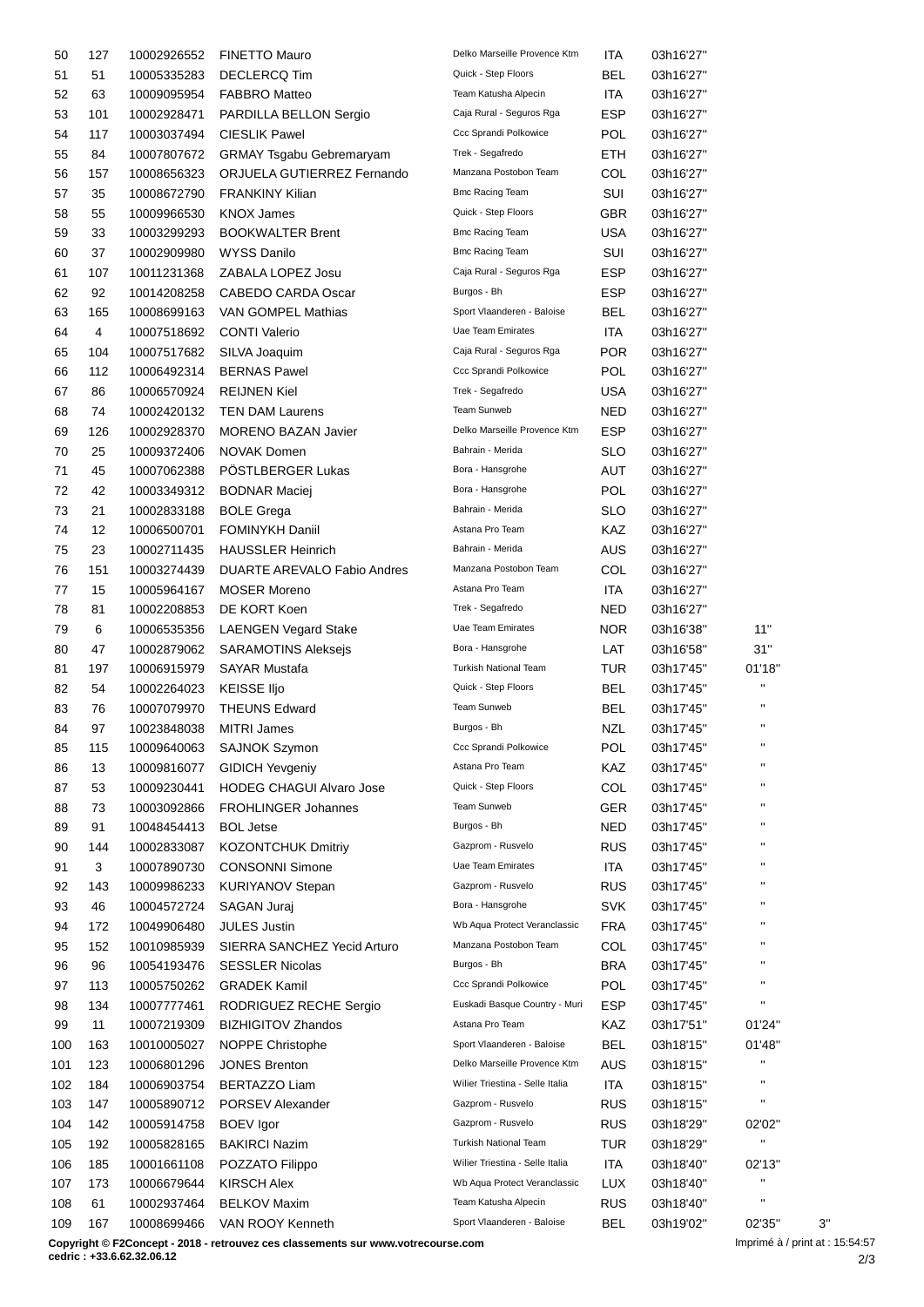| 110 | 93             | 10010982404 | <b>CUBERO GALVEZ Jorge</b>       | Burgos - Bh                     | <b>ESP</b> | 03h19'12" | 02'45"             |              |
|-----|----------------|-------------|----------------------------------|---------------------------------|------------|-----------|--------------------|--------------|
| 111 | 133            | 10006280530 | <b>SANZ UNZUE Enrique</b>        | Euskadi Basque Country - Muri   | <b>ESP</b> | 03h20'23" | 03'56"             |              |
| 112 | 175            | 10010976744 | <b>MORTIER Julien</b>            | Wb Aqua Protect Veranclassic    | <b>BEL</b> | 03h20'41" | 04'14"             |              |
| 113 | 124            | 10004599905 | MIHAYLOV Nikolay                 | Delko Marseille Provence Ktm    | <b>BUL</b> | 03h20'41" | $\mathbf{H}$       |              |
| 114 | 183            | 10007744624 | <b>PACIONI Luca</b>              | Wilier Triestina - Selle Italia | <b>ITA</b> | 03h20'41" | $\mathbf{H}$       |              |
| 115 | 87             | 10003322939 | VAN POPPEL Boy                   | Trek - Segafredo                | <b>NED</b> | 03h20'41" | $\mathbf{H}$       |              |
| 116 | 16             | 10003264941 | <b>TLEUBAYEV Ruslan</b>          | Astana Pro Team                 | KAZ        | 03h20'41" | $\mathbf{H}$       |              |
| 117 | 166            | 10002310604 | VAN HECKE Preben                 | Sport Vlaanderen - Baloise      | <b>BEL</b> | 03h23'06" | 06'39"             |              |
| 118 | 154            | 10010169321 | <b>REYES ORTEGA Aldemar</b>      | Manzana Postobon Team           | <b>COL</b> | 03h23'12" | 06'45"             | $2^{\prime}$ |
| 119 | 24             | 10004505531 | NAVARDAUSKAS Ramunas             | Bahrain - Merida                | LTU        | 03h24'07" | 07'40"             |              |
| 120 | 27             | 10008689766 | <b>PER David</b>                 | Bahrain - Merida                | <b>SLO</b> | 03h24'07" | $\pmb{\mathsf{H}}$ |              |
| 121 | 17             | 10006895569 | ZAKHAROV Artyom                  | Astana Pro Team                 | <b>KAZ</b> | 03h24'07" | $\mathbf{H}$       |              |
| 122 | 182            | 10004739442 | <b>COLEDAN Marco</b>             | Wilier Triestina - Selle Italia | <b>ITA</b> | 03h24'07" | $\mathbf{H}$       |              |
| 123 | 2              | 10006875563 | BYSTRØM Sven Erik                | <b>Uae Team Emirates</b>        | <b>NOR</b> | 03h24'07" | $\mathbf{H}$       |              |
| 124 | 67             | 10008694113 | <b>SCHMIDT WÜRTZ Mads</b>        | Team Katusha Alpecin            | <b>DEN</b> | 03h24'07" | $\mathbf{H}$       |              |
| 125 | 136            | 10074643908 | <b>BARCELO ARAGON Fernando</b>   | Euskadi Basque Country - Muri   | <b>ESP</b> | 03h24'07" | $\mathbf{H}$       |              |
| 126 | $\overline{7}$ | 10001426890 | NIEMIEC Przemyslaw               | Uae Team Emirates               | <b>POL</b> | 03h24'07" | $\mathbf{H}$       |              |
| 127 | 187            | 10006917700 | <b>ZHUPA Eugert</b>              | Wilier Triestina - Selle Italia | <b>ALB</b> | 03h24'07" | $\mathbf{H}$       |              |
| 128 | 196            | 10008683100 | <b>SAMLI Feritcan</b>            | <b>Turkish National Team</b>    | <b>TUR</b> | 03h24'07" | $\blacksquare$     |              |
| 129 | 195            | 10009267524 | <b>AKDILEK Ahmet</b>             | <b>Turkish National Team</b>    | <b>TUR</b> | 03h24'07" | $\mathbf{H}$       |              |
| 130 | 137            | 10006886879 | <b>TXOPERENA MATXIKOTE Beñat</b> | Euskadi Basque Country - Muri   | <b>ESP</b> | 03h24'07" | $\mathbf{H}$       | 1'           |
| 131 | 131            | 10009804963 | BARRENETXEA URIARTE Ander        | Euskadi Basque Country - Muri   | <b>ESP</b> | 03h24'07" | $\mathbf{H}$       |              |
| 132 | 181            | 10009974816 | <b>BEVILACQUA Simone</b>         | Wilier Triestina - Selle Italia | <b>ITA</b> | 03h24'07" | $\mathbf{H}$       |              |
| 133 | 44             | 10005390352 | <b>PELUCCHI Matteo</b>           | Bora - Hansgrohe                | ITA        | 03h24'07" | $\mathbf{H}$       |              |
| 134 | 186            | 10008131513 | ROSA Massimo                     | Wilier Triestina - Selle Italia | <b>ITA</b> | 03h24'07" | $\mathbf{H}$       |              |
| 135 | 177            | 10007969643 | <b>STASSEN Julien</b>            | Wb Aqua Protect Veranclassic    | <b>BEL</b> | 03h24'07" | $\mathbf{H}$       |              |
| 136 | 43             | 10006874553 | MC CARTHY Jay                    | Bora - Hansgrohe                | AUS        | 03h24'07" | $\mathbf{H}$       |              |
| 137 | 193            | 10007593868 | <b>ATALAY Muhammed</b>           | <b>Turkish National Team</b>    | <b>TUR</b> | 03h25'56" | 09'29"             |              |

Aucun coureur hors-délai / No OTL

**Nombre de partants : 137**

**Aucun non partant - No DN** S

**Aucun abandon - No DNF**

**Juge ‡ l'arrivÈe** SIPEROZDOL Celel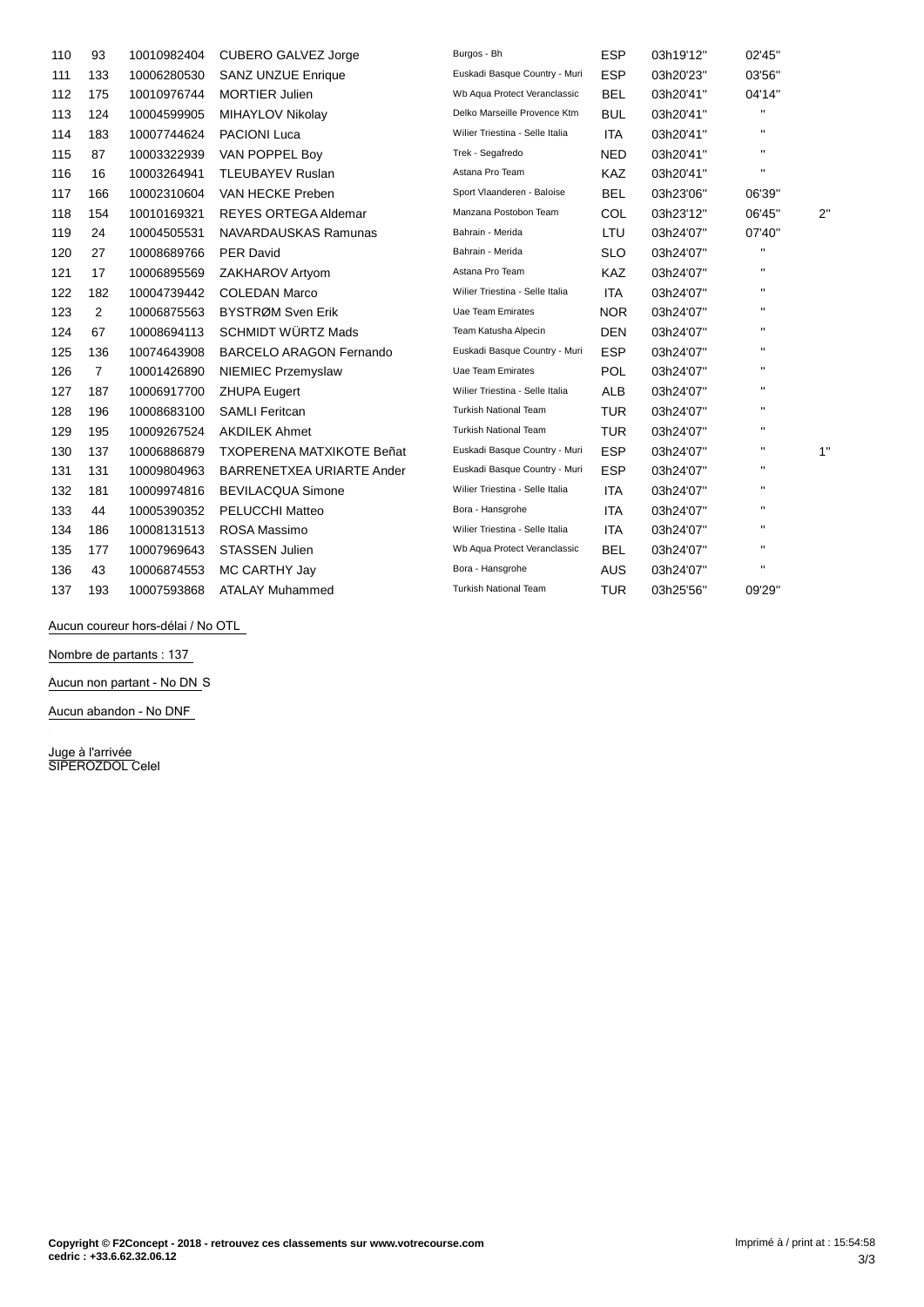

# **CLASSEMENT GENERAL GENERAL CLASSIFICATION**

Fethiye - Marmaris



**Etape - Stage :** 3

**Distance :** 440.8 km

**Date :** 11/10/2018

**Organisateur - Organiser :** Turkish Cycling Federation

**Epreuve - Race :** Presidential Cycling Tour of Turkey

|                |              |             |                                    |                                 |              | Moyenne - Average: 43.336km/h |                    |
|----------------|--------------|-------------|------------------------------------|---------------------------------|--------------|-------------------------------|--------------------|
| Rang<br>Rank   | Dos.<br>Bib  | UCI ID      | NOM Prénom<br>Last name First Name | Equipe<br>Team                  | Nat.<br>Nat. | Temps<br>Time                 | Ecart<br>Gap       |
| 1              | 41           | 10006599519 | <b>BENNETT Sam</b>                 | Bora - Hansgrohe                | <b>IRL</b>   | 10h09'52"                     |                    |
| 2              | 56           | 10003039013 | RICHEZE Maximiliano Ariel          | Quick - Step Floors             | ARG          | 10h10'02"                     | 10"                |
| 3              | 82           | 10005379339 | <b>DEGENKOLB John</b>              | Trek - Segafredo                | GER          | 10h10'14"                     | 22"                |
| 4              | 34           | 10002986065 | <b>DRUCKER Jean-Pierre</b>         | <b>Bmc Racing Team</b>          | <b>LUX</b>   | 10h10'14"                     | $\mathbf{H}$       |
| 5              | 164          | 10005991954 | <b>SPRENGERS Thomas</b>            | Sport Vlaanderen - Baloise      | <b>BEL</b>   | 10h10'15"                     | 23"                |
| 6              | 107          | 10011231368 | ZABALA LOPEZ Josu                  | Caja Rural - Seguros Rga        | <b>ESP</b>   | 10h10'16"                     | 24"                |
| $\overline{7}$ | 157          | 10008656323 | ORJUELA GUTIERREZ Fernando         | Manzana Postobon Team           | COL          | 10h10'17"                     | 25"                |
| 8              | 22           | 10008658545 | <b>GARCIA CORTINA Ivan</b>         | Bahrain - Merida                | <b>ESP</b>   | 10h10'18"                     | 26"                |
| 9              | 64           | 10005768248 | <b>HAAS Nathan</b>                 | Team Katusha Alpecin            | AUS          | 10h10'18"                     | $\bar{\mathbf{u}}$ |
| 10             | 14           | 10006877886 | LUTSENKO Alexey                    | Astana Pro Team                 | KAZ          | 10h10'18"                     | $\mathbf{H}$       |
| 11             | 135          | 10006737238 | PRADES REVERTER Eduard             | Euskadi Basque Country - Murias | <b>ESP</b>   | 10h10'18"                     | $\mathbf{H}$       |
| 12             | 111          | 10043986652 | <b>ANTUNES Amaro</b>               | Ccc Sprandi Polkowice           | <b>POR</b>   | 10h10'18"                     | $\mathbf{H}$       |
| 13             | 105          | 10014023554 | <b>SERRANO RODRIGUEZ Gonzalo</b>   | Caja Rural - Seguros Rga        | <b>ESP</b>   | 10h10'18"                     | $\mathbf{H}$       |
| 14             | 122          | 10006804330 | <b>TRARIEUX Julien</b>             | Delko Marseille Provence Ktm    | <b>FRA</b>   | 10h10'18"                     | $\mathbf{H}$       |
| 15             | $\mathbf{1}$ | 10005467952 | <b>ULISSI Diego</b>                | <b>Uae Team Emirates</b>        | ITA          | 10h10'18"                     | $\mathbf{H}$       |
| 16             | 191          | 10007508790 | <b>ORKEN Ahmet</b>                 | <b>Turkish National Team</b>    | <b>TUR</b>   | 10h10'18"                     | $\mathbf{H}$       |
| 17             | 32           | 10008664508 | <b>BOHLI Tom</b>                   | <b>Bmc Racing Team</b>          | SUI          | 10h10'18"                     | $\mathbf{H}$       |
| 18             | 162          | 10008669356 | <b>DELTOMBE Kevin</b>              | Sport Vlaanderen - Baloise      | <b>BEL</b>   | 10h10'18"                     | $\mathbf{H}$       |
| 19             | 66           | 10006060056 | <b>HOLLENSTEIN Reto</b>            | Team Katusha Alpecin            | SUI          | 10h10'18"                     | $\mathbf{H}$       |
| 20             | 176          | 10009807387 | <b>PEYSKENS Dimitri</b>            | Wb Aqua Protect Veranclassic    | <b>BEL</b>   | 10h10'18"                     | $\mathbf{H}$       |
| 21             | 121          | 10006142811 | FERNANDEZ CRUZ Delio               | Delko Marseille Provence Ktm    | <b>ESP</b>   | 10h10'18"                     | $\mathbf{H}$       |
| 22             | 85           | 10008674612 | <b>GUERREIRO Rúben</b>             | Trek - Segafredo                | <b>POR</b>   | 10h10'18"                     | $\mathbf{H}$       |
| 23             | 71           | 10006479782 | <b>ARNDT Nikias</b>                | <b>Team Sunweb</b>              | <b>GER</b>   | 10h10'18"                     | $\mathbf{H}$       |
| 24             | 75           | 10006631548 | <b>TEUNISSEN Mike</b>              | Team Sunweb                     | NED          | 10h10'18"                     | $\mathbf{H}$       |
| 25             | 102          | 10006878900 | <b>REIS Rafael</b>                 | Caja Rural - Seguros Rga        | <b>POR</b>   | 10h10'18"                     | $\mathbf{H}$       |
| 26             | 31           | 10006480388 | <b>BEVIN Patrick</b>               | <b>Bmc Racing Team</b>          | <b>NZL</b>   | 10h10'18"                     | $\mathbf{H}$       |
| 27             | 83           | 10005982456 | <b>FELLINE Fabio</b>               | Trek - Segafredo                | ITA          | 10h10'18"                     | $\mathbf{H}$       |
| 28             | 62           | 10010090307 | <b>CRAS Steff</b>                  | Team Katusha Alpecin            | <b>BEL</b>   | 10h10'18"                     | $\mathbf{H}$       |
| 29             | 125          | 10007892245 | KASPERKIEWICZ Przemyslaw           | Delko Marseille Provence Ktm    | <b>POL</b>   | 10h10'18"                     | $\mathbf{H}$       |
| 30             | 155          | 10035195725 | GARCIA SOSA Jhojan Orlando         | Manzana Postobon Team           | COL          | 10h10'18"                     | $\mathbf{H}$       |
| 31             | 77           | 10007970249 | <b>VERVAEKE Louis</b>              | <b>Team Sunweb</b>              | <b>BEL</b>   | 10h10'18"                     | $\mathbf{H}$       |
| 32             | 171          | 10049906682 | <b>MASSON Christophe</b>           | Wb Aqua Protect Veranclassic    | <b>FRA</b>   | 10h10'18"                     | $\mathbf{u}$       |
| 33             | 127          | 10002926552 | FINETTO Mauro                      | Delko Marseille Provence Ktm    | <b>ITA</b>   | 10h10'18"                     | п                  |
| 34             | 5            | 10003269688 | <b>ĐURASEK Kristijan</b>           | Uae Team Emirates               | CRO          | 10h10'18"                     |                    |
| 35             | 156          | 10005827559 | <b>VILELA Ricardo</b>              | Manzana Postobon Team           | <b>POR</b>   | 10h10'18"                     | $\mathbf{H}$       |
| 36             | 174          | 10006006506 | <b>LIETAER Eliot</b>               | Wb Aqua Protect Veranclassic    | <b>BEL</b>   | 10h10'18"                     | $\mathbf{H}$       |
| 37             | 117          | 10003037494 | <b>CIESLIK Pawel</b>               | Ccc Sprandi Polkowice           | <b>POL</b>   | 10h10'18"                     | $\mathbf{H}$       |
| 38             | 146          | 10006412690 | <b>SHILOV Sergei</b>               | Gazprom - Rusvelo               | <b>RUS</b>   | 10h10'18"                     | $\mathbf{H}$       |
| 39             | 141          | 10003270904 | ROVNY Ivan                         | Gazprom - Rusvelo               | <b>RUS</b>   | 10h10'18"                     | $\mathbf{H}$       |
| 40             | 63           | 10009095954 | <b>FABBRO Matteo</b>               | Team Katusha Alpecin            | <b>ITA</b>   | 10h10'18"                     | $\mathbf{H}$       |
| 41             | 45           | 10007062388 | PÖSTLBERGER Lukas                  | Bora - Hansgrohe                | AUT          | 10h10'18"                     | $\mathbf{H}$       |
| 42             | 36           | 10002724872 | <b>ROCHE Nicolas</b>               | <b>Bmc Racing Team</b>          | <b>IRL</b>   | 10h10'18"                     | $\mathbf{H}$       |
| 43             | 94           | 10002922613 | MENDES José                        | Burgos - Bh                     | <b>POR</b>   | 10h10'18"                     | $\mathbf{H}$       |
| 44             | 106          | 10074892973 | FERRARI BARCELO Fabricio           | Caja Rural - Seguros Rga        | URU          | 10h10'18"                     | $\mathbf{H}$       |
| 45             | 86           | 10006570924 | <b>REIJNEN Kiel</b>                | Trek - Segafredo                | <b>USA</b>   | 10h10'18"                     | $\mathbf{H}$       |
| 46             | 153          | 10009405748 | AGUIRRE CAIPA Hernan Ricardo       | Manzana Postobon Team           | COL          | 10h10'18"                     | $\mathbf{H}$       |
| 47             | 132          | 10008661070 | <b>ARISTI GARDOKI Mikel</b>        | Euskadi Basque Country - Murias | <b>ESP</b>   | 10h10'18"                     | $\mathbf{H}$       |
| 48             | 81           | 10002208853 | DE KORT Koen                       | Trek - Segafredo                | <b>NED</b>   | 10h10'18"                     | $\blacksquare$     |
| 49             | 23           | 10002711435 | <b>HAUSSLER Heinrich</b>           | Bahrain - Merida                | <b>AUS</b>   | 10h10'18"                     | $\mathbf{u}$       |
|                |              |             |                                    |                                 |              |                               |                    |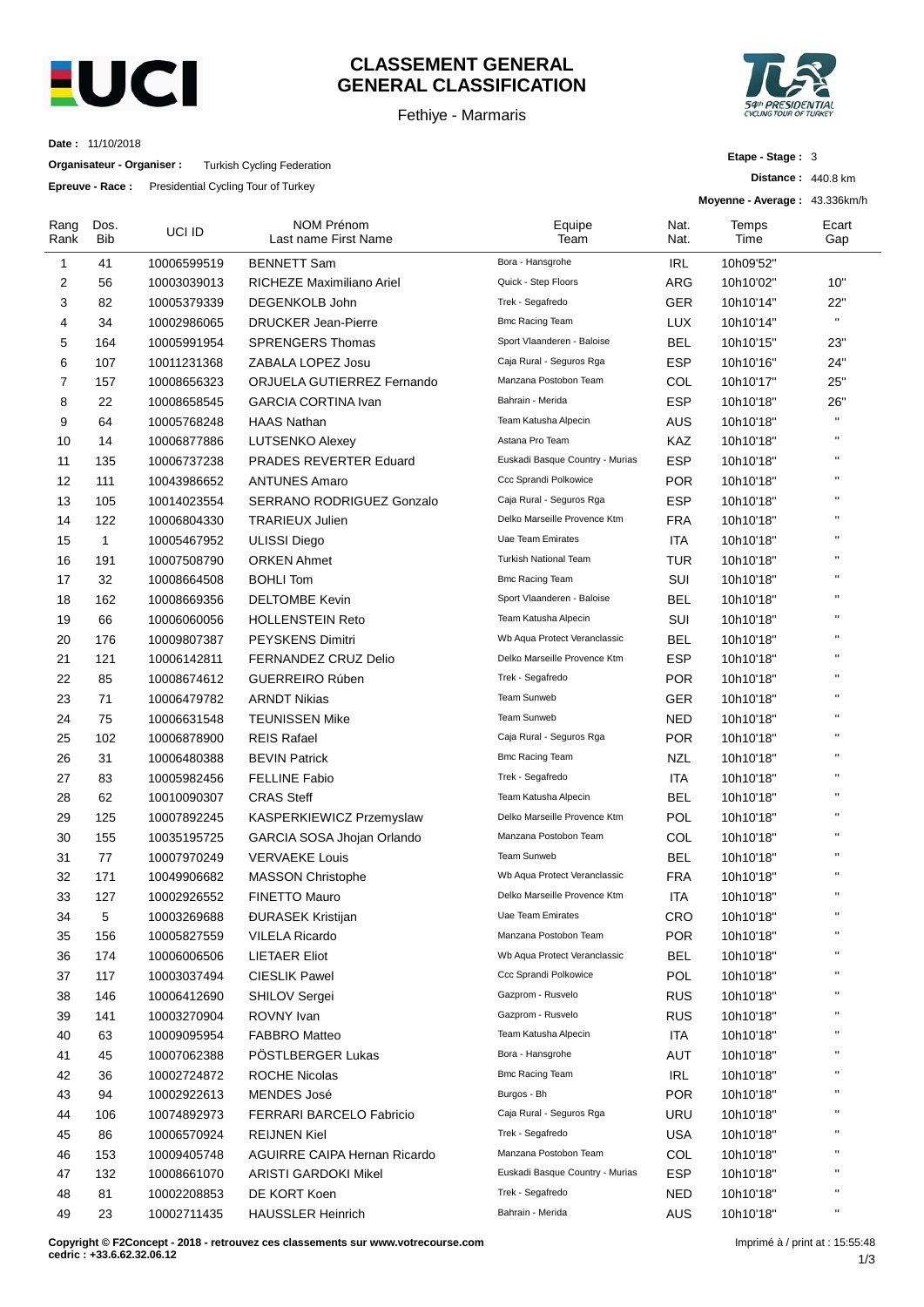| 50  | 51  | 10005335283 | <b>DECLERCQ Tim</b>                | Quick - Step Floors             | BEL        | 10h10'18" | $\mathbf{u}$           |
|-----|-----|-------------|------------------------------------|---------------------------------|------------|-----------|------------------------|
| 51  | 37  | 10002909980 | <b>WYSS Danilo</b>                 | <b>Bmc Racing Team</b>          | SUI        | 10h10'18" | $\mathbf{H}$           |
| 52  | 57  | 10002782264 | ŠTYBAR Zdenek                      | Quick - Step Floors             | CZE        | 10h10'18" | $\mathbf{H}$           |
| 53  | 161 | 10007750381 | DE GENDT Aime                      | Sport Vlaanderen - Baloise      | <b>BEL</b> | 10h10'18" | $\mathbf{H}$           |
| 54  | 21  | 10002833188 | <b>BOLE Grega</b>                  | Bahrain - Merida                | <b>SLO</b> | 10h10'18" | $\mathbf{H}$           |
| 55  | 116 | 10009765254 | <b>BROZYNA Piotr</b>               | Ccc Sprandi Polkowice           | POL        | 10h10'18" | $\mathbf{H}$           |
| 56  | 101 | 10002928471 | PARDILLA BELLON Sergio             | Caja Rural - Seguros Rga        | <b>ESP</b> | 10h10'18" |                        |
| 57  | 92  | 10014208258 | <b>CABEDO CARDA Oscar</b>          | Burgos - Bh                     | <b>ESP</b> | 10h10'18" | $\mathbf{H}$           |
| 58  | 165 | 10008699163 | VAN GOMPEL Mathias                 | Sport Vlaanderen - Baloise      | <b>BEL</b> | 10h10'18" | $\mathbf{H}$           |
| 59  | 26  | 10010096569 | <b>PADUN Mark</b>                  | Bahrain - Merida                | UKR        | 10h10'18" | $\mathbf{H}$           |
| 60  | 42  | 10003349312 | <b>BODNAR Maciej</b>               | Bora - Hansgrohe                | <b>POL</b> | 10h10'18" | $\mathbf{H}$           |
| 61  | 12  | 10006500701 | <b>FOMINYKH Daniil</b>             | Astana Pro Team                 | KAZ        | 10h10'18" | $\mathbf{H}$           |
| 62  | 35  | 10008672790 | <b>FRANKINY Kilian</b>             | <b>Bmc Racing Team</b>          | SUI        | 10h10'18" | $\mathbf{H}$           |
| 63  | 33  | 10003299293 | <b>BOOKWALTER Brent</b>            | <b>Bmc Racing Team</b>          | <b>USA</b> | 10h10'18" | $\mathbf{H}$           |
| 64  | 84  | 10007807672 | <b>GRMAY Tsgabu Gebremaryam</b>    | Trek - Segafredo                | ETH        | 10h10'18" | $\mathbf{H}$           |
| 65  | 103 | 10009519118 | <b>IRISARRI RINCON Jon</b>         | Caja Rural - Seguros Rga        | <b>ESP</b> | 10h10'44" | 52"                    |
| 66  | 55  | 10009966530 | <b>KNOX James</b>                  | Quick - Step Floors             | GBR        | 10h10'44" | $\mathbf{H}$           |
|     |     |             |                                    | Bahrain - Merida                |            | 10h10'44" | $\mathbf{H}$           |
| 67  | 25  | 10009372406 | <b>NOVAK Domen</b>                 | <b>Uae Team Emirates</b>        | <b>SLO</b> |           | $\mathbf{H}$           |
| 68  | 4   | 10007518692 | <b>CONTI Valerio</b>               |                                 | ITA        | 10h10'44" | $\mathbf{H}$           |
| 69  | 151 | 10003274439 | <b>DUARTE AREVALO Fabio Andres</b> | Manzana Postobon Team           | COL        | 10h10'44" | $\mathbf{H}$           |
| 70  | 104 | 10007517682 | SILVA Joaquim                      | Caja Rural - Seguros Rga        | <b>POR</b> | 10h10'44" | $\mathbf{H}$           |
| 71  | 74  | 10002420132 | <b>TEN DAM Laurens</b>             | Team Sunweb                     | NED        | 10h10'44" |                        |
| 72  | 126 | 10002928370 | <b>MORENO BAZAN Javier</b>         | Delko Marseille Provence Ktm    | <b>ESP</b> | 10h10'44" | $\mathbf{H}$           |
| 73  | 95  | 10006555867 | RUBIO HERNANDEZ Diego              | Burgos - Bh                     | <b>ESP</b> | 10h11'24" | 01'32"                 |
| 74  | 3   | 10007890730 | <b>CONSONNI Simone</b>             | Uae Team Emirates               | ITA        | 10h11'32" | 01'40"                 |
| 75  | 76  | 10007079970 | <b>THEUNS Edward</b>               | Team Sunweb                     | BEL        | 10h11'36" | 01'44"                 |
| 76  | 115 | 10009640063 | <b>SAJNOK Szymon</b>               | Ccc Sprandi Polkowice           | <b>POL</b> | 10h11'36" | $\mathbf{H}$           |
| 77  | 172 | 10049906480 | <b>JULES Justin</b>                | Wb Aqua Protect Veranclassic    | <b>FRA</b> | 10h11'36" | $\mathbf{H}$           |
| 78  | 13  | 10009816077 | <b>GIDICH Yevgeniy</b>             | Astana Pro Team                 | KAZ        | 10h11'36" | $\mathbf{H}$           |
| 79  | 91  | 10048454413 | <b>BOL Jetse</b>                   | Burgos - Bh                     | <b>NED</b> | 10h11'36" | $\mathbf{H}$           |
| 80  | 73  | 10003092866 | <b>FROHLINGER Johannes</b>         | Team Sunweb                     | <b>GER</b> | 10h11'36" | $\mathbf{H}$           |
| 81  | 97  | 10023848038 | <b>MITRI James</b>                 | Burgos - Bh                     | NZL        | 10h11'36" | $\mathbf{H}$           |
| 82  | 114 | 10007946506 | PALUTA Michal                      | Ccc Sprandi Polkowice           | <b>POL</b> | 10h11'38" | 01'46"                 |
| 83  | 53  | 10009230441 | <b>HODEG CHAGUI Alvaro Jose</b>    | Quick - Step Floors             | COL        | 10h11'40" | 01'48"                 |
| 84  | 194 | 10009197301 | <b>BALKAN Onur</b>                 | <b>Turkish National Team</b>    | <b>TUR</b> | 10h11'48" | 01'56"                 |
| 85  | 15  | 10005964167 | <b>MOSER Moreno</b>                | Astana Pro Team                 | ITA        | 10h11'48" |                        |
| 86  | 197 | 10006915979 | SAYAR Mustafa                      | Turkish National Team           | <b>TUR</b> | 10h12'02" | 02'10"                 |
| 87  | 54  | 10002264023 | <b>KEISSE IIjo</b>                 | Quick - Step Floors             | BEL        | 10h12'02" | $\mathbf{H}$           |
| 88  | 163 | 10010005027 | NOPPE Christophe                   | Sport Vlaanderen - Baloise      | <b>BEL</b> | 10h12'06" | 02'14"                 |
| 89  | 147 | 10005890712 | PORSEV Alexander                   | Gazprom - Rusvelo               | <b>RUS</b> | 10h12'06" | $\mathbf{H}$           |
| 90  | 123 | 10006801296 | <b>JONES Brenton</b>               | Delko Marseille Provence Ktm    | <b>AUS</b> | 10h12'06" | $\mathbf{H}$           |
| 91  | 152 | 10010985939 | SIERRA SANCHEZ Yecid Arturo        | Manzana Postobon Team           | COL        | 10h12'14" | 02'22"                 |
| 92  | 142 | 10005914758 | <b>BOEV</b> Igor                   | Gazprom - Rusvelo               | <b>RUS</b> | 10h12'20" | 02'28"                 |
| 93  | 143 | 10009986233 | <b>KURIYANOV Stepan</b>            | Gazprom - Rusvelo               | <b>RUS</b> | 10h12'25" | 02'33"                 |
| 94  | 144 | 10002833087 | <b>KOZONTCHUK Dmitriy</b>          | Gazprom - Rusvelo               | <b>RUS</b> | 10h12'25" | $\mathbf{H}$           |
| 95  | 96  | 10054193476 | <b>SESSLER Nicolas</b>             | Burgos - Bh                     | <b>BRA</b> | 10h12'25" |                        |
| 96  | 6   | 10006535356 | <b>LAENGEN Vegard Stake</b>        | Uae Team Emirates               | NOR        | 10h12'31" | 02'39"                 |
|     |     |             |                                    | <b>Turkish National Team</b>    | <b>TUR</b> |           |                        |
| 97  | 192 | 10005828165 | <b>BAKIRCI Nazim</b>               | Sport Vlaanderen - Baloise      |            | 10h12'46" | 02'54"                 |
| 98  | 167 | 10008699466 | VAN ROOY Kenneth                   |                                 | <b>BEL</b> | 10h12'47" | 02'55"<br>$\mathbf{H}$ |
| 99  | 113 | 10005750262 | <b>GRADEK Kamil</b>                | Ccc Sprandi Polkowice           | <b>POL</b> | 10h12'47" |                        |
| 100 | 112 | 10006492314 | <b>BERNAS Pawel</b>                | Ccc Sprandi Polkowice           | POL        | 10h13'00" | 03'08"                 |
| 101 | 93  | 10010982404 | <b>CUBERO GALVEZ Jorge</b>         | Burgos - Bh                     | <b>ESP</b> | 10h13'03" | 03'11"                 |
| 102 | 11  | 10007219309 | <b>BIZHIGITOV Zhandos</b>          | Astana Pro Team                 | KAZ        | 10h13'12" | 03'20"                 |
| 103 | 184 | 10006903754 | <b>BERTAZZO Liam</b>               | Wilier Triestina - Selle Italia | <b>ITA</b> | 10h13'36" | 03'44"                 |
| 104 | 47  | 10002879062 | <b>SARAMOTINS Aleksejs</b>         | Bora - Hansgrohe                | LAT        | 10h13'39" | 03'47"                 |
| 105 | 185 | 10001661108 | POZZATO Filippo                    | Wilier Triestina - Selle Italia | ITA        | 10h13'51" | 03'59"                 |
| 106 | 173 | 10006679644 | <b>KIRSCH Alex</b>                 | Wb Aqua Protect Veranclassic    | <b>LUX</b> | 10h14'01" | 04'09"                 |
| 107 | 145 | 10002832279 | <b>TRUSOV Nikolay</b>              | Gazprom - Rusvelo               | <b>RUS</b> | 10h14'02" | 04'10"                 |
| 108 | 46  | 10004572724 | SAGAN Juraj                        | Bora - Hansgrohe                | <b>SVK</b> | 10h14'07" | 04'15"                 |
| 109 | 133 | 10006280530 | <b>SANZ UNZUE Enrique</b>          | Euskadi Basque Country - Murias | <b>ESP</b> | 10h14'14" | 04'22"                 |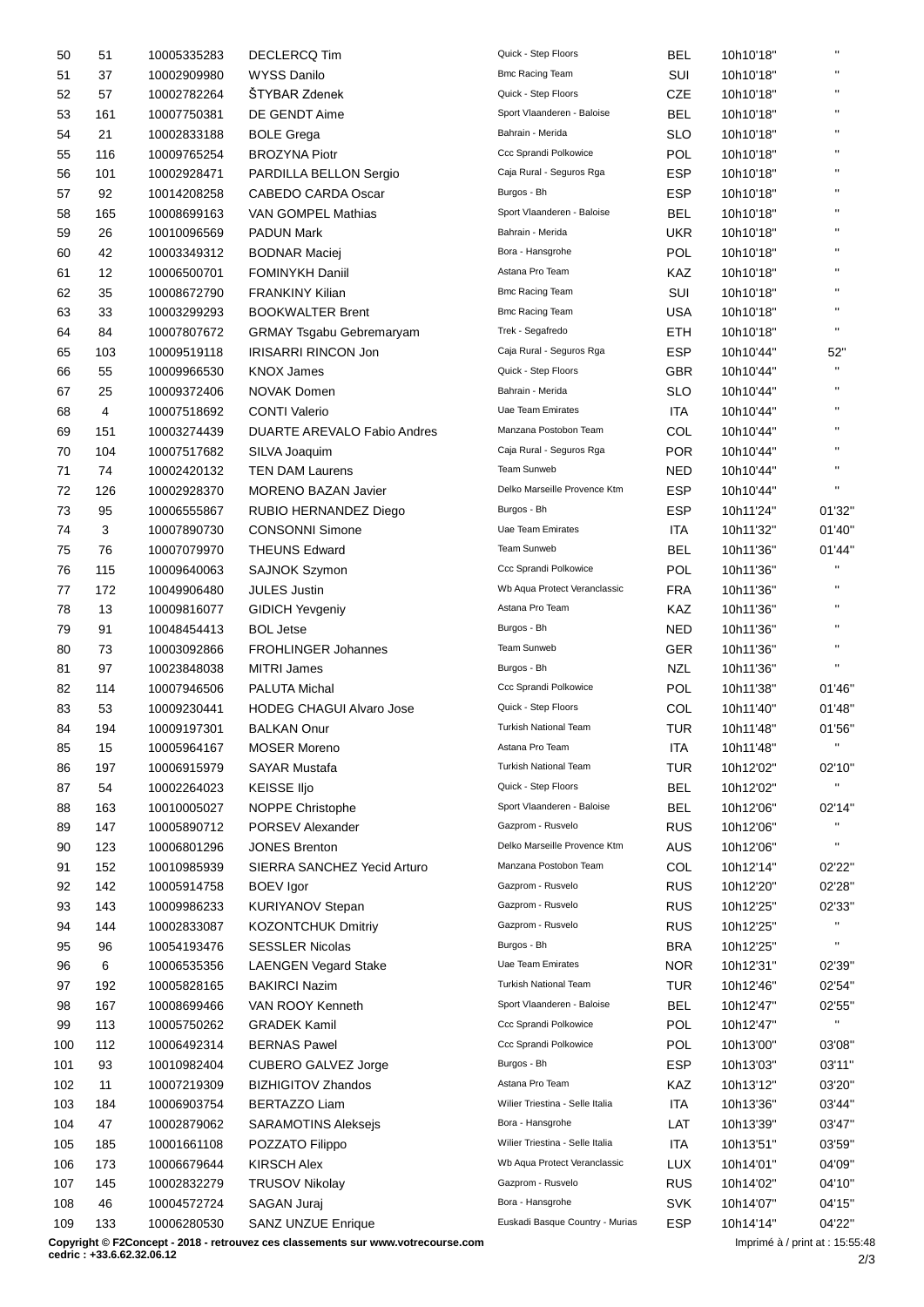| 110 | 183            | 10007744624 | <b>PACIONI Luca</b>              | Wilier Triestina - Selle Italia | <b>ITA</b> | 10h14'32" | 04'40"       |
|-----|----------------|-------------|----------------------------------|---------------------------------|------------|-----------|--------------|
| 111 | 16             | 10003264941 | <b>TLEUBAYEV Ruslan</b>          | Astana Pro Team                 | KAZ        | 10h14'32" | π.           |
| 112 | 175            | 10010976744 | <b>MORTIER Julien</b>            | Wb Aqua Protect Veranclassic    | <b>BEL</b> | 10h14'32" | $\mathbf{H}$ |
| 113 | 87             | 10003322939 | VAN POPPEL Boy                   | Trek - Segafredo                | <b>NED</b> | 10h14'32" | п.           |
| 114 | 134            | 10007777461 | RODRIGUEZ RECHE Sergio           | Euskadi Basque Country - Murias | <b>ESP</b> | 10h14'32" | $\mathbf{H}$ |
| 115 | 61             | 10002937464 | <b>BELKOV Maxim</b>              | Team Katusha Alpecin            | <b>RUS</b> | 10h14'36" | 04'44"       |
| 116 | 124            | 10004599905 | MIHAYLOV Nikolay                 | Delko Marseille Provence Ktm    | <b>BUL</b> | 10h16'50" | 06'58"       |
| 117 | 154            | 10010169321 | <b>REYES ORTEGA Aldemar</b>      | Manzana Postobon Team           | COL        | 10h17'01" | 07'09"       |
| 118 | 137            | 10006886879 | <b>TXOPERENA MATXIKOTE Beñat</b> | Euskadi Basque Country - Murias | <b>ESP</b> | 10h17'56" | 08'04"       |
| 119 | 24             | 10004505531 | NAVARDAUSKAS Ramunas             | Bahrain - Merida                | <b>LTU</b> | 10h17'58" | 08'06"       |
| 120 | 17             | 10006895569 | ZAKHAROV Artyom                  | Astana Pro Team                 | <b>KAZ</b> | 10h17'58" | $\mathbf{H}$ |
| 121 | 166            | 10002310604 | VAN HECKE Preben                 | Sport Vlaanderen - Baloise      | <b>BEL</b> | 10h18'03" | 08'11"       |
| 122 | 195            | 10009267524 | <b>AKDILEK Ahmet</b>             | <b>Turkish National Team</b>    | <b>TUR</b> | 10h18'24" | 08'32"       |
| 123 | $\overline{7}$ | 10001426890 | <b>NIEMIEC Przemyslaw</b>        | <b>Uae Team Emirates</b>        | <b>POL</b> | 10h18'24" | $\mathbf{H}$ |
| 124 | 27             | 10008689766 | <b>PER David</b>                 | Bahrain - Merida                | <b>SLO</b> | 10h18'40" | 08'48"       |
| 125 | 186            | 10008131513 | ROSA Massimo                     | Wilier Triestina - Selle Italia | ITA        | 10h19'00" | 09'08"       |
| 126 | 136            | 10074643908 | <b>BARCELO ARAGON Fernando</b>   | Euskadi Basque Country - Murias | <b>ESP</b> | 10h19'04" | 09'12"       |
| 127 | 67             | 10008694113 | <b>SCHMIDT WÜRTZ Mads</b>        | Team Katusha Alpecin            | <b>DEN</b> | 10h19'14" | 09'22"       |
| 128 | 187            | 10006917700 | <b>ZHUPA Eugert</b>              | Wilier Triestina - Selle Italia | <b>ALB</b> | 10h19'28" | 09'36"       |
| 129 | 181            | 10009974816 | <b>BEVILACQUA Simone</b>         | Wilier Triestina - Selle Italia | <b>ITA</b> | 10h19'28" | $\mathbf{H}$ |
| 130 | 177            | 10007969643 | <b>STASSEN Julien</b>            | Wb Aqua Protect Veranclassic    | <b>BEL</b> | 10h19'28" | $\mathbf{H}$ |
| 131 | 196            | 10008683100 | <b>SAMLI Feritcan</b>            | <b>Turkish National Team</b>    | <b>TUR</b> | 10h19'32" | 09'40"       |
| 132 | 193            | 10007593868 | <b>ATALAY Muhammed</b>           | <b>Turkish National Team</b>    | <b>TUR</b> | 10h20'36" | 10'44"       |
| 133 | 182            | 10004739442 | <b>COLEDAN Marco</b>             | Wilier Triestina - Selle Italia | <b>ITA</b> | 10h20'38" | 10'46"       |
| 134 | 131            | 10009804963 | BARRENETXEA URIARTE Ander        | Euskadi Basque Country - Murias | <b>ESP</b> | 10h20'40" | 10'48"       |
| 135 | 2              | 10006875563 | BYSTRØM Sven Erik                | Uae Team Emirates               | <b>NOR</b> | 10h20'51" | 10'59"       |
| 136 | 44             | 10005390352 | PELUCCHI Matteo                  | Bora - Hansgrohe                | <b>ITA</b> | 10h21'03" | 11'11"       |
| 137 | 43             | 10006874553 | MC CARTHY Jay                    | Bora - Hansgrohe                | <b>AUS</b> | 10h21'04" | 11'12"       |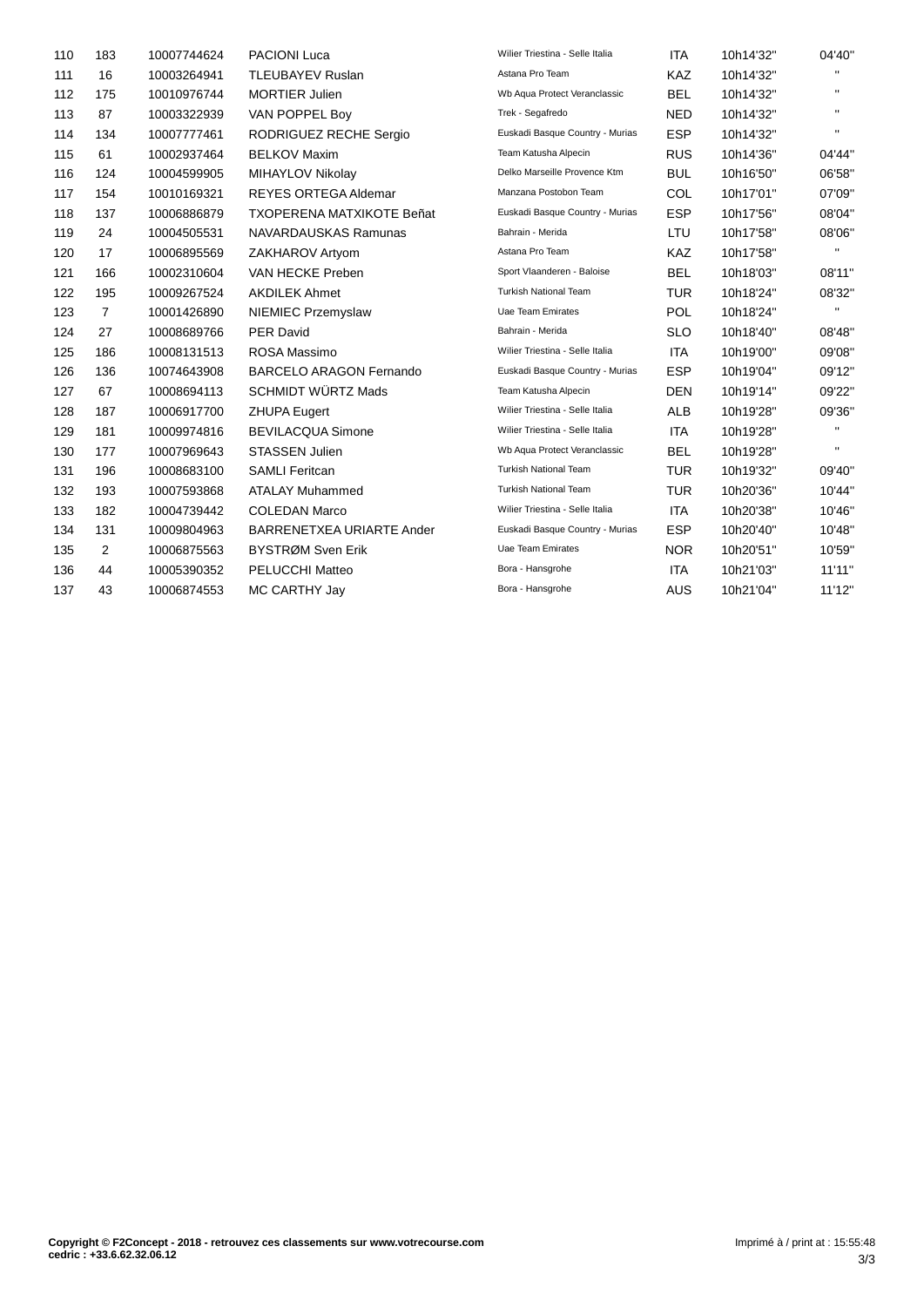

# Fethiye - Marmaris **CLASSEMENT PAR POINTS POINTS CLASSIFICATION**



**Date :** 11/10/2018

### **Organisateur - Organiser :** Turkish Cycling Federation

**Epreuve - Race :** Presidential Cycling Tour of Turkey

| Rg          | Dos. | Nom Prénom                       | Nat.       | Equipe     | Pts            | Bon. | Rg<br><b>Rk</b> | Dos.<br>Bib. | Nom Prénom<br>Last name First name        | UCI ID                     | Equipe<br>Team    | Pts             |
|-------------|------|----------------------------------|------------|------------|----------------|------|-----------------|--------------|-------------------------------------------|----------------------------|-------------------|-----------------|
|             |      | km 65.2 - Sprint prime           |            |            |                |      | $\mathbf{1}$    | 41           | <b>BENNETT Sam</b>                        | 10006599519                | <b>BOH</b>        | 44              |
|             |      |                                  |            |            |                |      | 2               | 56           | RICHEZE Maximiliano Ariel                 | 10003039013                | QST               | 29              |
| $\mathbf 1$ | 167  | VAN ROOY Kenneth                 | <b>BEL</b> | <b>SVB</b> | 5              | 3"   | 3               | 53           | <b>HODEG CHAGUI Alvaro Jose</b>           | 10009230441                | QST               | 26              |
| 2           | 154  | <b>REYES ORTEGA Aldemar</b>      | COL        | <b>MZN</b> | 3              | 2"   | 4               | 34           | <b>DRUCKER Jean-Pierre</b>                | 10002986065                | <b>BMC</b>        | 25              |
|             |      |                                  |            |            |                |      | 5               | 3            | <b>CONSONNI Simone</b>                    | 10007890730                | <b>UAD</b>        | 23              |
| 3           | 137  | <b>TXOPERENA MATXIKOTE Beñat</b> | <b>ESP</b> | <b>EUS</b> | 1              | 1"   | 6               | 82           | <b>DEGENKOLB John</b>                     | 10005379339                | <b>TFS</b>        | $\overline{22}$ |
|             |      |                                  |            |            |                |      | $\overline{7}$  | 22           | <b>GARCIA CORTINA Ivan</b>                | 10008658545                | <b>TBM</b>        | 21              |
| Arrivée     |      |                                  |            |            |                |      | 8               | 76           | <b>THEUNS Edward</b>                      | 10007079970                | <b>SUN</b>        | 17              |
|             |      |                                  |            |            |                |      | 9               | 133          | <b>SANZ UNZUE Enrique</b>                 | 10006280530                | <b>EUS</b>        | 17              |
| $\mathbf 1$ | 41   | <b>BENNETT Sam</b>               | <b>IRL</b> | <b>BOH</b> | 15             | 10"  | 10              | 167          | VAN ROOY Kenneth                          | 10008699466                | <b>SVB</b>        | 15              |
|             |      |                                  |            |            |                |      | 11              | 64           | <b>HAAS Nathan</b>                        | 10005768248                | <b>TKA</b>        | 13              |
| 2           | 56   | RICHEZE Maximiliano Ariel        | <b>ARG</b> | QST        | 14             | 6"   | 12              | 183          | <b>PACIONI Luca</b>                       | 10007744624                | WIL               | 13              |
| 3           | 82   | <b>DEGENKOLB John</b>            | <b>GER</b> | <b>TFS</b> | 13             | 4"   | 13              | 31           | <b>BEVIN Patrick</b>                      | 10006480388                | <b>BMC</b>        | 12              |
| 4           | 31   | <b>BEVIN Patrick</b>             | <b>NZL</b> | <b>BMC</b> | 12             |      | 14              | 191          | <b>ORKEN Ahmet</b>                        | 10007508790                | <b>TUR</b>        | 11              |
|             |      |                                  |            |            |                |      | 15              | 163          | <b>NOPPE Christophe</b>                   | 10010005027                | <b>SVB</b>        | 11              |
| 5           | 191  | <b>ORKEN Ahmet</b>               | <b>TUR</b> | <b>TUR</b> | 11             |      | 16              | 123          | <b>JONES Brenton</b>                      | 10006801296                | <b>DMP</b>        | 11              |
| 6           | 22   | <b>GARCIA CORTINA Ivan</b>       | <b>ESP</b> | <b>TBM</b> | 10             |      | 17              | 147          | PORSEV Alexander                          | 10005890712                | GAZ               | 1 <sub>0</sub>  |
|             |      |                                  | <b>KAZ</b> | <b>AST</b> | 9              |      | 18              | 14           | <b>LUTSENKO Alexey</b>                    | 10006877886                | <b>AST</b>        |                 |
| 7           | 14   | <b>LUTSENKO Alexey</b>           |            |            |                |      | 19              | 125          | KASPERKIEWICZ Przemyslaw                  | 10007892245                | <b>DMP</b>        |                 |
| 8           | 64   | <b>HAAS Nathan</b>               | <b>AUS</b> | <b>TKA</b> | 8              |      | 20              | 132          | <b>ARISTI GARDOKI Mikel</b>               | 10008661070                | EUS               |                 |
| 9           | 125  | KASPERKIEWICZ Przemyslaw         | POL        | <b>DMP</b> | $\overline{7}$ |      | 21              | 164          | <b>SPRENGERS Thomas</b>                   | 10005991954                | <b>SVB</b>        |                 |
|             |      |                                  |            |            |                |      | 22              | 71           | <b>ARNDT Nikias</b>                       | 10006479782                | <b>SUN</b>        |                 |
| 10          | 132  | <b>ARISTI GARDOKI Mikel</b>      | <b>ESP</b> | <b>EUS</b> | 6              |      | 23              | 172          | <b>JULES Justin</b>                       | 10049906480                | <b>WVA</b>        |                 |
| 11          | 71   | <b>ARNDT Nikias</b>              | <b>GER</b> | <b>SUN</b> | 5              |      | 24<br>25        | 174          | <b>LIETAER Eliot</b><br>ZABALA LOPEZ Josu | 10006006506<br>10011231368 | <b>WVA</b><br>CJR |                 |
| 12          | 174  | <b>LIETAER Eliot</b>             | <b>BEL</b> | <b>WVA</b> | 4              |      | 26              | 107<br>105   | SERRANO RODRIGUEZ Gonzalo                 | 10014023554                | CJR               |                 |
|             |      |                                  |            |            |                |      | 27              | 154          | <b>REYES ORTEGA Aldemar</b>               | 10010169321                | <b>MZN</b>        |                 |
| 13          | 105  | SERRANO RODRIGUEZ Gonzalo        | <b>ESP</b> | <b>CJR</b> | 3              |      | 28              | 24           | NAVARDAUSKAS Ramunas                      | 10004505531                | <b>TBM</b>        |                 |
| 14          | 122  | <b>TRARIEUX Julien</b>           | <b>FRA</b> | <b>DMP</b> | $\overline{2}$ |      | 29              | 196          | <b>SAMLI Feritcan</b>                     | 10008683100                | <b>TUR</b>        |                 |
| 15          | 135  | <b>PRADES REVERTER Eduard</b>    | <b>ESP</b> | <b>EUS</b> | 1              |      | 30              | 122          | <b>TRARIEUX Julien</b>                    | 10006804330                | <b>DMP</b>        |                 |

| Etape - Stage: 3 |  |
|------------------|--|
|------------------|--|

#### **Classement de l'étape - Stage classification Classement général - General classification**

| Nat.       | Equipe     | Pts            | Bon. | Rg<br><b>Rk</b> | Dos.<br>Bib. | Nom Prénom<br>Last name First name | UCI ID      | Equipe<br>Team | Pts              |
|------------|------------|----------------|------|-----------------|--------------|------------------------------------|-------------|----------------|------------------|
|            |            |                |      | $\mathbf{1}$    | 41           | <b>BENNETT Sam</b>                 | 10006599519 | <b>BOH</b>     | 44               |
|            |            |                |      | $\overline{2}$  | 56           | RICHEZE Maximiliano Ariel          | 10003039013 | QST            | 29               |
| BEL        | <b>SVB</b> | 5              | 3"   | 3               | 53           | <b>HODEG CHAGUI Alvaro Jose</b>    | 10009230441 | QST            | 26               |
|            |            |                |      | 4               | 34           | <b>DRUCKER Jean-Pierre</b>         | 10002986065 | <b>BMC</b>     | 25               |
| COL        | <b>MZN</b> | 3              | 2"   | 5               | 3            | <b>CONSONNI Simone</b>             | 10007890730 | <b>UAD</b>     | 23               |
| ESP        | <b>EUS</b> | 1              | 1"   | 6               | 82           | DEGENKOLB John                     | 10005379339 | <b>TFS</b>     | 22               |
|            |            |                |      | $\overline{7}$  | 22           | <b>GARCIA CORTINA Ivan</b>         | 10008658545 | <b>TBM</b>     | 21               |
|            |            |                |      | 8               | 76           | <b>THEUNS Edward</b>               | 10007079970 | <b>SUN</b>     | 17               |
|            |            |                |      | 9               | 133          | SANZ UNZUE Enrique                 | 10006280530 | <b>EUS</b>     | 17               |
| <b>IRL</b> | <b>BOH</b> | 15             | 10"  | 10              | 167          | VAN ROOY Kenneth                   | 10008699466 | <b>SVB</b>     | 15               |
|            |            |                |      | 11              | 64           | <b>HAAS Nathan</b>                 | 10005768248 | <b>TKA</b>     | 13               |
| ARG        | QST        | 14             | 6"   | 12              | 183          | PACIONI Luca                       | 10007744624 | WIL            | 13               |
| GER        | <b>TFS</b> | 13             | 4"   | 13              | 31           | <b>BEVIN Patrick</b>               | 10006480388 | <b>BMC</b>     | 12               |
|            |            |                |      | 14              | 191          | <b>ORKEN Ahmet</b>                 | 10007508790 | <b>TUR</b>     | 11               |
| NZL        | <b>BMC</b> | 12             |      | 15              | 163          | <b>NOPPE Christophe</b>            | 10010005027 | <b>SVB</b>     | 11               |
| TUR        | <b>TUR</b> | 11             |      | 16              | 123          | <b>JONES Brenton</b>               | 10006801296 | <b>DMP</b>     | 11               |
| ESP        | <b>TBM</b> | 10             |      | 17              | 147          | PORSEV Alexander                   | 10005890712 | GAZ            | 10               |
|            |            |                |      | 18              | 14           | <b>LUTSENKO Alexey</b>             | 10006877886 | AST            | $\boldsymbol{9}$ |
| KAZ        | <b>AST</b> | 9              |      | 19              | 125          | KASPERKIEWICZ Przemyslaw           | 10007892245 | <b>DMP</b>     | $\overline{7}$   |
| AUS        | <b>TKA</b> | 8              |      | 20              | 132          | <b>ARISTI GARDOKI Mikel</b>        | 10008661070 | <b>EUS</b>     | 6                |
| POL        | <b>DMP</b> | $\overline{7}$ |      | 21              | 164          | <b>SPRENGERS Thomas</b>            | 10005991954 | <b>SVB</b>     | 5                |
|            |            |                |      | 22              | 71           | <b>ARNDT Nikias</b>                | 10006479782 | <b>SUN</b>     | 5                |
| ESP        | <b>EUS</b> | 6              |      | 23              | 172          | <b>JULES Justin</b>                | 10049906480 | <b>WVA</b>     | 5                |
| GER        | <b>SUN</b> | 5              |      | 24              | 174          | <b>LIETAER Eliot</b>               | 10006006506 | <b>WVA</b>     | $\overline{4}$   |
|            |            |                |      | 25              | 107          | ZABALA LOPEZ Josu                  | 10011231368 | <b>CJR</b>     | 3                |
| <b>BEL</b> | <b>WVA</b> | 4              |      | 26              | 105          | SERRANO RODRIGUEZ Gonzalo          | 10014023554 | <b>CJR</b>     | 3                |
| ESP        | <b>CJR</b> | 3              |      | 27              | 154          | <b>REYES ORTEGA Aldemar</b>        | 10010169321 | <b>MZN</b>     | 3                |
| FRA        | <b>DMP</b> | 2              |      | 28              | 24           | NAVARDAUSKAS Ramunas               | 10004505531 | <b>TBM</b>     | 3                |
|            |            |                |      | 29              | 196          | <b>SAMLI Feritcan</b>              | 10008683100 | <b>TUR</b>     | 3                |
| ESP        | <b>EUS</b> | 1              |      | 30              | 122          | <b>TRARIEUX Julien</b>             | 10006804330 | <b>DMP</b>     | $\overline{2}$   |
|            |            |                |      | 31              | 115          | SAJNOK Szymon                      | 10009640063 | CCC            | $\overline{2}$   |
|            |            |                |      | 32              | 13           | <b>GIDICH Yevgeniy</b>             | 10009816077 | AST            | $\overline{2}$   |
|            |            |                |      | 33              | 137          | TXOPERENA MATXIKOTE Beñat          | 10006886879 | <b>EUS</b>     | $\overline{2}$   |
|            |            |                |      | 34              | 157          | ORJUELA GUTIERREZ Fernando         | 10008656323 | <b>MZN</b>     | $\mathbf{1}$     |
|            |            |                |      | 35              | 135          | PRADES REVERTER Eduard             | 10006737238 | <b>EUS</b>     | $\mathbf{1}$     |
|            |            |                |      | 36              | 32           | <b>BOHLI Tom</b>                   | 10008664508 | <b>BMC</b>     | $\mathbf{1}$     |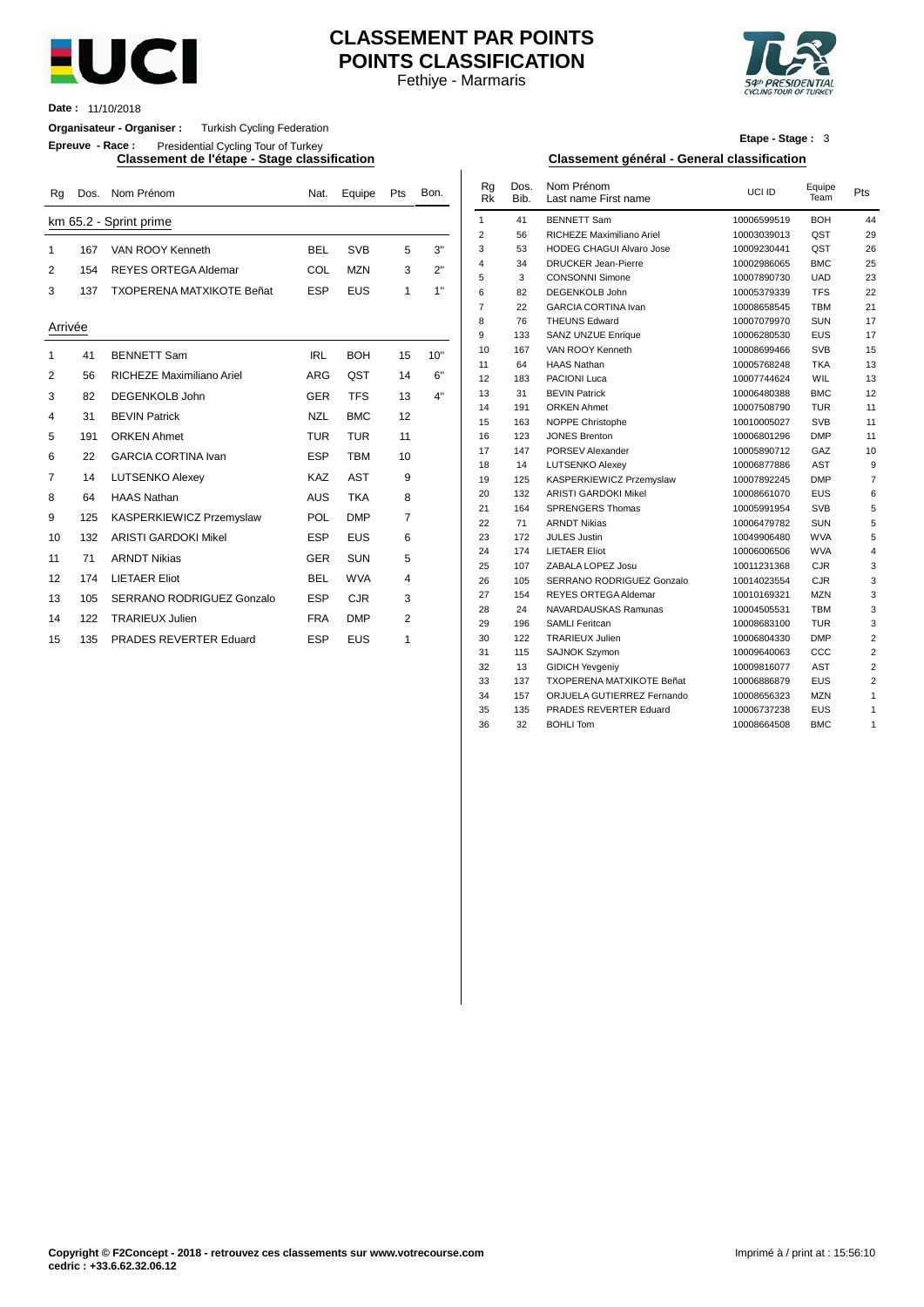

# **MEILLEUR GRIMPEUR MOUNTAIN CLASSIFICATION**

Fethiye - Marmaris

196 SAMLI Feritcan

SESSLER Nicolas



**Etape - Stage :** 3

10008683100

10054193476

5

TUR BBH

1

11/10/2018 **Date :**

#### **Organisateur - Organiser :** Turkish Cycling Federation

**Epreuve - Race:** Presidential Cycling Tour of Turkey

### **Classement de l'étape - Stage classification Classement général - General classification**

| Rg<br>Rk | Dos.<br><b>Bib</b> | Nom Prénom<br>Last name First name | Nat.       | Equipe<br>Геаm | Pts | Bon. | Rg<br>Rk       | Dos<br><b>Bib</b> |
|----------|--------------------|------------------------------------|------------|----------------|-----|------|----------------|-------------------|
|          |                    | km 33.3 - Mountain Prime           |            |                |     |      |                | 137               |
|          | 154                | REYES ORTEGA Aldemar               | COL        | <b>MZN</b>     | 5   |      | $\overline{2}$ | 167               |
| 2        | 137                | <b>TXOPERENA MATXIKOTE Beñat</b>   | <b>ESP</b> | <b>EUS</b>     | 3   |      | 3              | 154               |
| з        | 167                | VAN ROOY Kenneth                   | <b>BEL</b> | <b>SVB</b>     | 2   |      | 4              | 196               |
|          | 196                | <b>SAMLI Feritcan</b>              | TUR        | TUR            |     |      | 5              | 96                |
|          |                    |                                    |            |                |     |      |                |                   |

|      |          |      | Classement général - General classification |              |                |     |
|------|----------|------|---------------------------------------------|--------------|----------------|-----|
| Bon. | Ra<br>Rk | Bib. | Dos. Nom Prénom<br>Last name First name     | <b>UCLID</b> | Equipe<br>Team | Pts |
|      |          | 137  | <b>TXOPERENA MATXIKOTE Beñat</b>            | 10006886879  | EUS            | 11  |
|      | 2        | 167  | VAN ROOY Kenneth                            | 10008699466  | <b>SVB</b>     | 6   |
|      | 3        | 154  | <b>REYES ORTEGA Aldemar</b>                 | 10010169321  | M7N            | 5   |

| Copyright © F2Concept - 2018 - retrouvez ces classements sur www.votrecourse.com |  |
|----------------------------------------------------------------------------------|--|
| cedric : +33.6.62.32.06.12                                                       |  |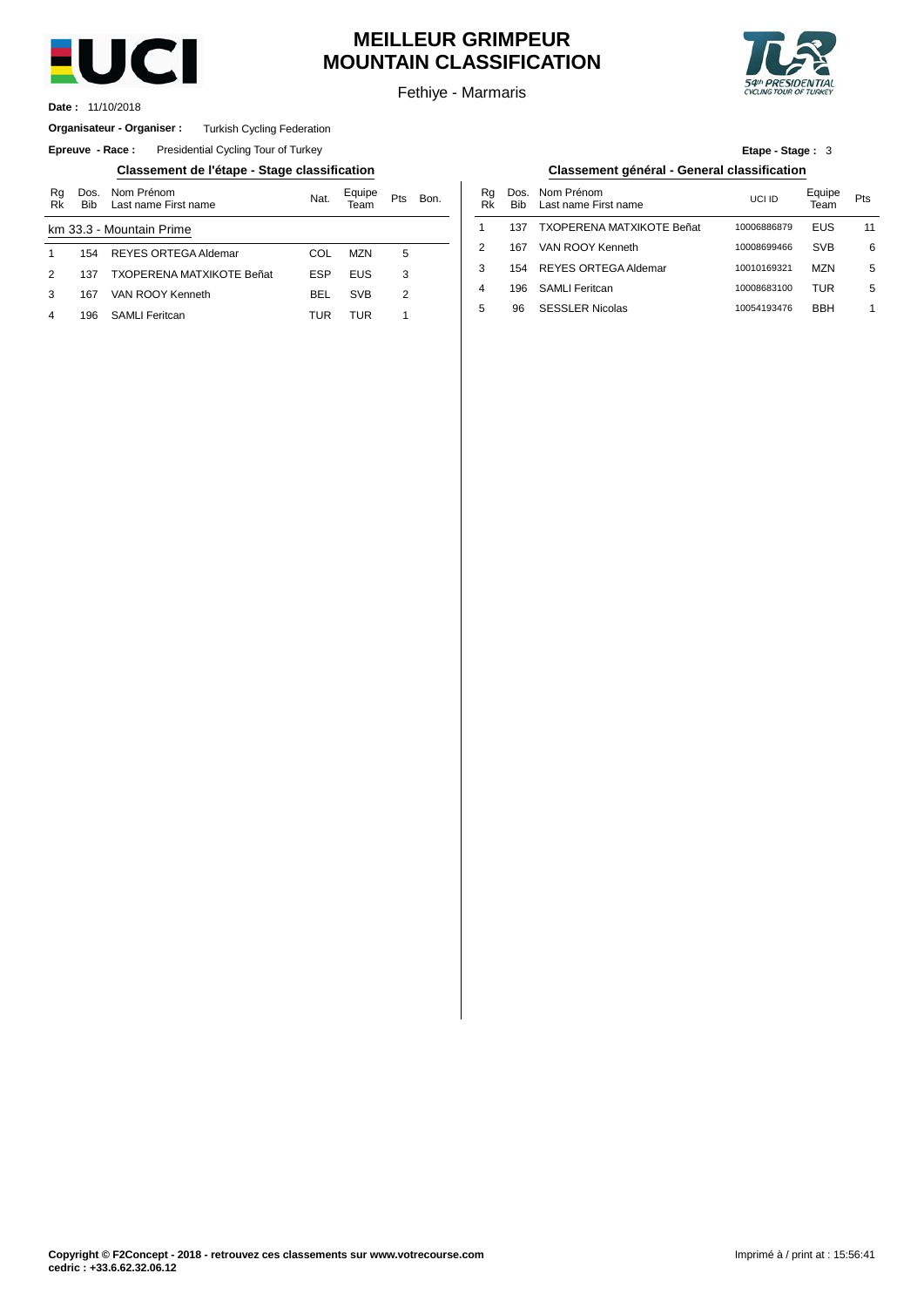

# Fethiye - Marmaris **CLASSEMENT Beauties of Turkey Sprint Beauties of Turkey Sprint CLASSIFICATION**



11/10/2018 **Date :**

#### **Organisateur - Organiser :** Turkish Cycling Federation

**Epreuve - Race:** Presidential Cycling Tour of Turkey

### **Classement de l'étape - Stage classification Classement général - General classification**

| Rg<br>Rk                   | <b>Bib</b> | Dos. Nom Prénom<br>Last name First name | Nat. | Equipe<br>$\tau$ eam | Pts<br>Bon. |          |  |  |
|----------------------------|------------|-----------------------------------------|------|----------------------|-------------|----------|--|--|
| km 101.8 - Beauties sprint |            |                                         |      |                      |             |          |  |  |
| 1                          | 193        | ATALAY Muhammed                         | TUR  | TUR                  | 5           | $\Omega$ |  |  |
| 2                          | 196        | <b>SAMLI</b> Feritcan                   | TUR  | <b>TUR</b>           | 3           | ∩        |  |  |
| з                          | 167        | VAN ROOY Kenneth                        | BEL  | <b>SVB</b>           |             | 0        |  |  |
|                            |            |                                         |      |                      |             |          |  |  |

| Etape - Stage: 3 |  |
|------------------|--|
|                  |  |

| Bon.           | Rq<br>Rk       | Dos.<br>Bib | Nom Prénom<br>Last name First name | N° licence UCI<br><b>UCI Code</b> | Equipe<br>Team | Pts |
|----------------|----------------|-------------|------------------------------------|-----------------------------------|----------------|-----|
|                | 1              | 194         | <b>BALKAN Onur</b>                 |                                   | TUR            | 10  |
| $\overline{0}$ | $\mathfrak{p}$ | 193         | ATALAY Muhammed                    |                                   | <b>TUR</b>     | 5   |
| $\mathbf 0$    | 3              | 164         | <b>SPRENGERS Thomas</b>            |                                   | <b>SVB</b>     | 3   |
| $\mathbf 0$    | 4              | 53          | <b>HODEG CHAGUI Alvaro Jose</b>    |                                   | OST            | 3   |
|                | 5              | 196         | <b>SAMLI Feritcan</b>              |                                   | <b>TUR</b>     | 3   |
|                | 6              | 157         | ORJUELA GUTIERREZ Fernando         |                                   | <b>MZN</b>     | 1   |
|                | 7              | 51          | DECLERCO Tim                       |                                   | OST            | 1   |
|                | 8              | 167         | VAN ROOY Kenneth                   |                                   | <b>SVB</b>     | 1   |
|                |                |             |                                    |                                   |                |     |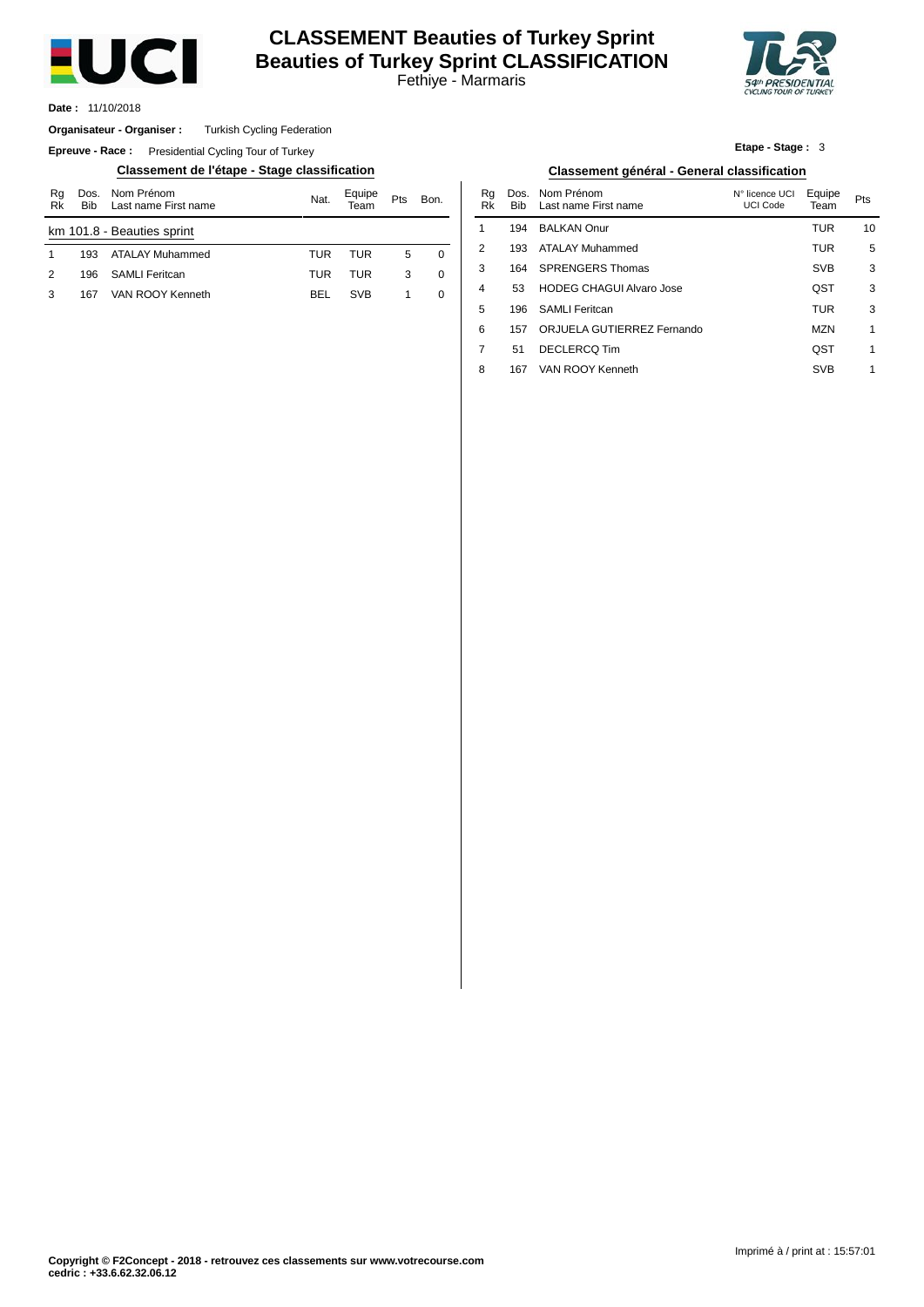

## **CLASSEMENT PAR EQUIPE - TEAM CLASSIFICATION**

Fethiye - Marmaris



**Date :** 11/10/2018

 $\overline{a}$ 

**Organisateur - Organiser :** Turkish Cycling Federation

**Epreuve - Race :** Presidential Cycling Tour of Turkey

**Classement de l'étape - Stage classification Classement général - Général classification**

| Rg<br>Rk | Equipe<br>Team                                                        | Temps<br>Time          | Ecart<br>Gap |
|----------|-----------------------------------------------------------------------|------------------------|--------------|
| 1        | Trek - Segafredo<br>$82 - 85 - 83$                                    | 09h49'21"              |              |
| 2        | Delko Marseille Provence Ktm<br>125 - 122 - 121                       | 09h49'21"              |              |
| 3        | Caja Rural - Seguros Rga<br>105 - 102 - 103                           | 09h49'21"              |              |
| 4        | <b>Team Sunweb</b><br>$71 - 77 - 75$                                  | 09h49'21"              |              |
| 5        | Team Katusha Alpecin<br>$64 - 66 - 62$                                | 09h49'21"              |              |
| 6        | Wb Aqua Protect Veranclassic<br>174 - 176 - 171                       | 09h49'21"              |              |
| 7        | <b>Bmc Racing Team</b><br>$31 - 34 - 32$                              | 09h49'21"              |              |
| 8        | Ccc Sprandi Polkowice<br>114 - 111 - 116                              | 09h49'21"              |              |
| 9        | Sport Vlaanderen - Baloise<br>162 - 164 - 161                         | 09h49'21"              |              |
| 10<br>11 | Quick - Step Floors<br>$56 - 57 - 51$<br>Manzana Postobon Team        | 09h49'21"<br>09h49'21" |              |
| 12       | 155 - 153 - 156<br>Gazprom - Rusvelo                                  | 09h49'21"              |              |
| 13       | 145 - 146 - 141<br><b>Uae Team Emirates</b>                           | 09h49'21"              |              |
| 14       | $1 - 5 - 4$<br>Bahrain - Merida                                       | 09h49'21"              |              |
| 15       | $22 - 26 - 25$<br>Bora - Hansgrohe                                    | 09h49'21"              |              |
| 16       | $41 - 45 - 42$<br>Burgos - Bh                                         | 09h49'21"              |              |
| 17       | $94 - 95 - 92$<br>Astana Pro Team                                     | 09h49'21"              |              |
| 18       | $14 - 12 - 15$<br><b>Turkish National Team</b>                        | 09h50'39"              | 01'18"       |
| 19       | 191 - 194 - 197<br>Euskadi Basque Country - Murias<br>132 - 135 - 134 | 09h50'39"              | 01'18"       |
| 20       | Wilier Triestina - Selle Italia<br>184 - 185 - 183                    | 09h57'36"              | 08'15"       |

#### **Etape - Stage :** 3

| Rg<br>Rk | .<br>Equipe<br>Team             | Temps<br>Time | Ecart<br>Gap |
|----------|---------------------------------|---------------|--------------|
| 1        | Sport Vlaanderen - Baloise      | 30h30'54"     |              |
| 2        | Trek - Segafredo                | 30h30'54"     |              |
| 3        | Quick - Step Floors             | 30h30'54"     |              |
| 4        | Delko Marseille Provence Ktm    | 30h30'54"     |              |
| 5        | Caja Rural - Seguros Rga        | 30h30'54"     |              |
| 6        | Bahrain - Merida                | 30h30'54"     |              |
| 7        | Wb Aqua Protect Veranclassic    | 30h30'54"     |              |
| 8        | <b>Bmc Racing Team</b>          | 30h30'54"     |              |
| 9        | <b>Team Sunweb</b>              | 30h30'54"     |              |
| 10       | Team Katusha Alpecin            | 30h30'54"     |              |
| 11       | Astana Pro Team                 | 30h30'54"     |              |
| 12       | Ccc Sprandi Polkowice           | 30h30'54"     |              |
| 13       | Uae Team Emirates               | 30h30'54"     |              |
| 14       | Gazprom - Rusvelo               | 30h30'54"     |              |
| 15       | Manzana Postobon Team           | 30h30'54"     |              |
| 16       | Bora - Hansgrohe                | 30h30'54"     |              |
| 17       | Burgos - Bh                     | 30h30'54"     |              |
| 18       | Euskadi Basque Country - Murias | 30h32'12"     | 01'18"       |
| 19       | <b>Turkish National Team</b>    | 30h33'04"     | 02'10"       |
| 20       | Wilier Triestina - Selle Italia | 30h41'31"     | 10'37"       |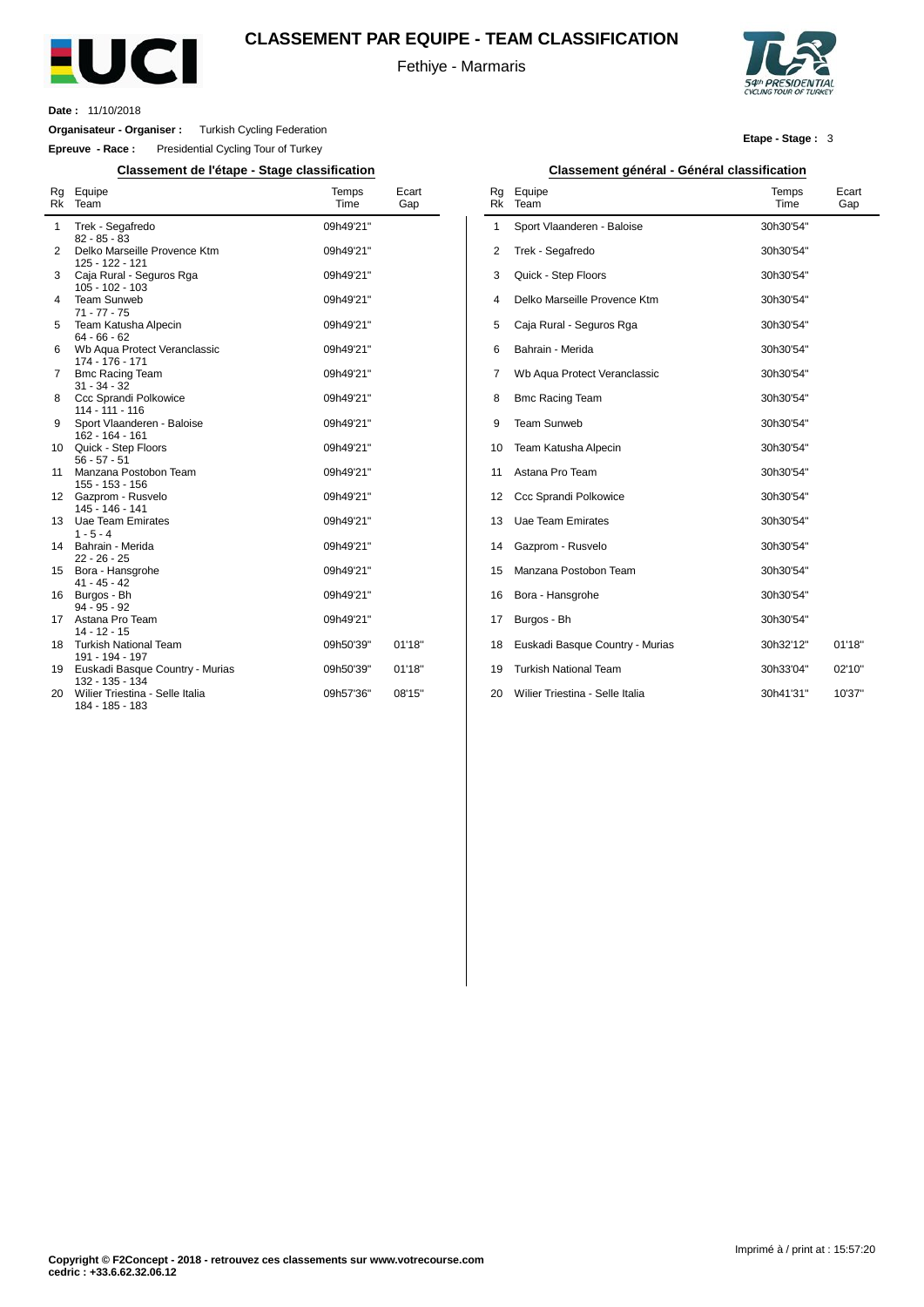# **ORDRE DES VOITURES POUR L'ETAPE N° 4 CONVOY ORDER FOR STAGE 4**

Marmaris - Selçuk

12/10/2018 **Date :**

Turkish Cycling Federation **Organisateur - Organiseur :**

Presidential Cycling Tour of Turkey **Epreuve - Race :**

| Rang<br>Rank   | Equipe<br>Team                  |
|----------------|---------------------------------|
| 1              | Bora - Hansgrohe                |
| $\overline{2}$ | Quick - Step Floors             |
| 3              | Trek - Segafredo                |
| 4              | <b>Bmc Racing Team</b>          |
| 5              | Sport Vlaanderen - Baloise      |
| 6              | Caja Rural - Seguros Rga        |
| $\overline{7}$ | Manzana Postobon Team           |
| 8              | Bahrain - Merida                |
| 9              | Team Katusha Alpecin            |
| 10             | Astana Pro Team                 |
| 11             | Euskadi Basque Country - Murias |
| 12             | Ccc Sprandi Polkowice           |
| 13             | Delko Marseille Provence Ktm    |
| 14             | Uae Team Emirates               |
| 15             | <b>Turkish National Team</b>    |
| 16             | Wb Aqua Protect Veranclassic    |
| 17             | <b>Team Sunweb</b>              |
| 18             | Gazprom - Rusvelo               |
| 19             | Burgos - Bh                     |
| 20             | Wilier Triestina - Selle Italia |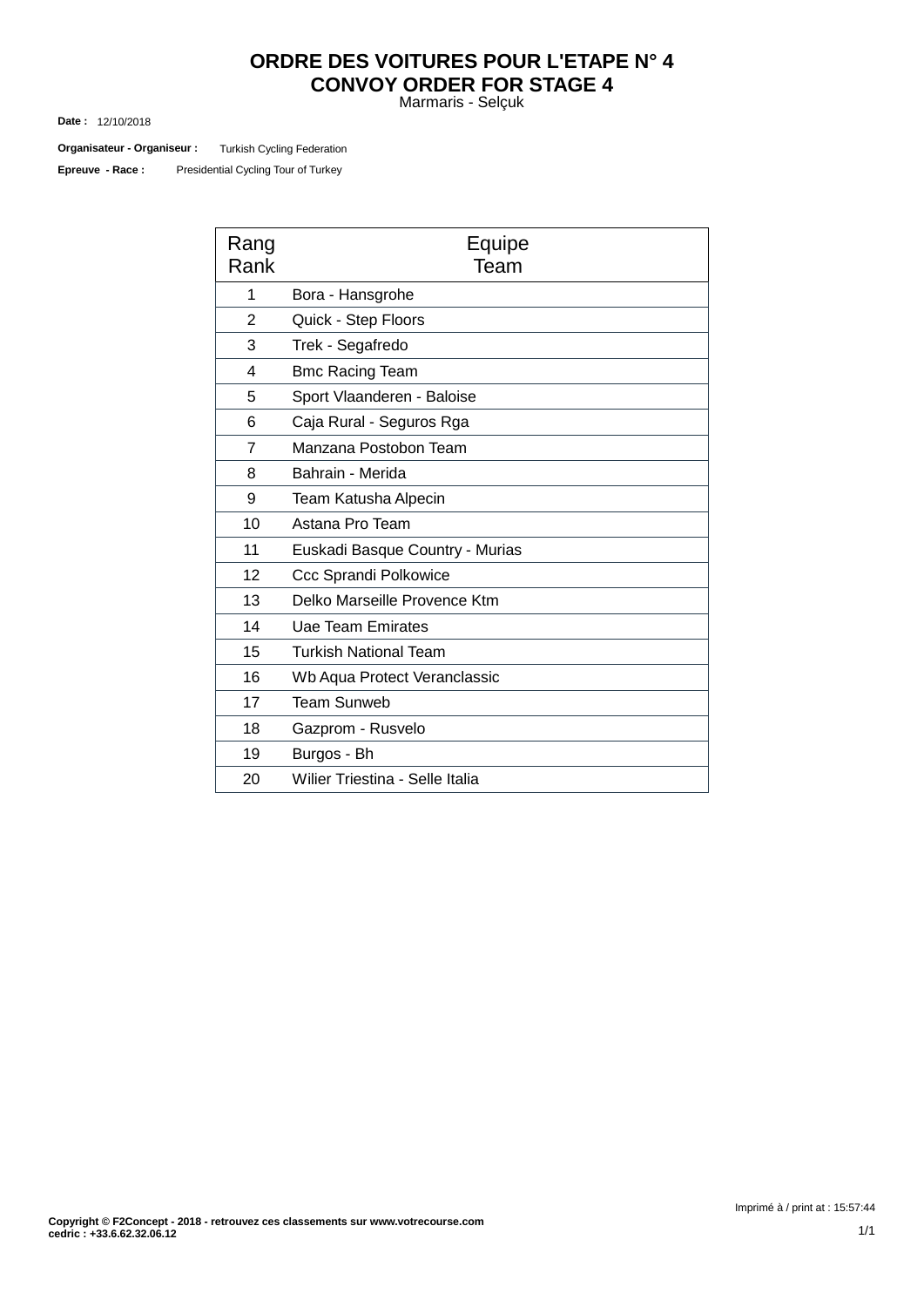# **Communiqué des commissaires Communique of the Commissaires panel**

Presidential Cycling Tour of Turkey Du 09/10/18 au 14/10/18

# **Communique N°3 (étape/Stage : Fethiye - Marmaris)**

The UCI carried out 129 bike checks during today's Presidential Tour of Turkey race. All the bikes that were tested complied with the UCI Regulations

Commissaires panel.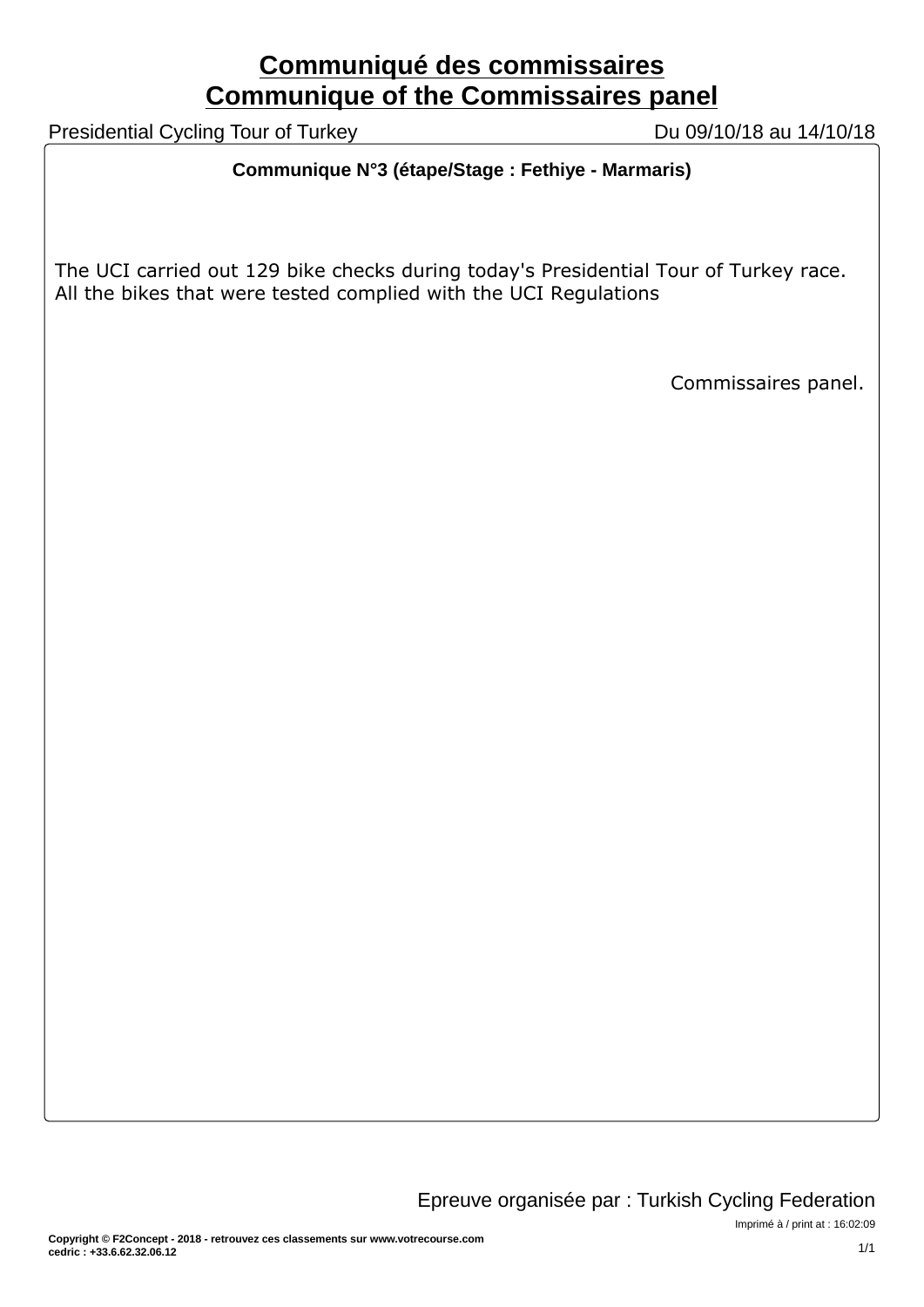

# **Presidential Cycling Tour of Turkey - Etape N°4** du 09/10/2018 au 14/10/2018 LISTE DES PARTANTS - START LIST



| <b>UAD</b> | <b>Uae Team Emirates</b>             |                                   | SUI        |
|------------|--------------------------------------|-----------------------------------|------------|
| 1          | ULISSI Diego                         | 15eme à 26"                       |            |
| 2          | BYSTRØM Sven Erik                    | 135eme à 10'59"                   |            |
|            |                                      |                                   |            |
| 3          | <b>CONSONNI Simone</b>               | 74eme à 01'40"                    |            |
| 4          | <b>CONTI Valerio</b>                 | 68eme à 52"                       |            |
| 5          | <b>ĐURASEK Kristijan</b>             | 34eme à 26"                       |            |
| 6          | <b>LAENGEN Vegard Stake</b>          | 96eme à 02'39"                    |            |
| 7          | NIEMIEC Przemyslaw                   | 123eme à 08'32"                   |            |
|            |                                      |                                   |            |
|            |                                      |                                   |            |
| TBM        | <b>Bahrain - Merida</b>              |                                   | <b>BRN</b> |
| 21         | <b>BOLE Grega</b>                    | 54eme à 26"                       |            |
| 22         | <b>GARCIA CORTINA Ivan</b>           | 8eme à 26"                        |            |
| 23         | <b>HAUSSLER Heinrich</b>             | 49eme à 26"                       |            |
| 24         | NAVARDAUSKAS Ramunas                 | 119eme à 08'06"                   |            |
|            |                                      |                                   |            |
| 25         | NOVAK Domen                          | 67eme à 52"                       |            |
| 26         | <b>PADUN Mark</b>                    | 59eme à 26"                       |            |
| 27         | <b>PER David</b>                     | 124eme à 08'48"                   |            |
|            |                                      |                                   |            |
|            |                                      |                                   |            |
| BOH        | Bora - Hansgrohe                     |                                   | <b>GER</b> |
| 41         | <b>BENNETT Sam</b>                   | 1er en 10h09'52"                  |            |
| 42         | <b>BODNAR Maciej</b>                 | 60eme à 26"                       |            |
| 43         | MC CARTHY Jay                        | 137eme à 11'12"                   |            |
| 44         | PELUCCHI Matteo                      | 136eme à 11'11"                   |            |
| 45         | POSTLBERGER Lukas                    | 41eme à 26"                       |            |
|            |                                      |                                   |            |
| 46         | <b>SAGAN Jurai</b>                   | 108eme à 04'15"                   |            |
| 47         | <b>SARAMOTINS Aleksejs</b>           | 104eme à 03'47"                   |            |
|            |                                      |                                   |            |
|            |                                      |                                   |            |
| <b>TKA</b> | <b>Team Katusha Alpecin</b>          |                                   | SUI        |
| 61         | <b>BELKOV Maxim</b>                  | 115eme à 04'44"                   |            |
| 62         | <b>CRAS Steff</b>                    | 28eme à 26"                       |            |
| 63         | <b>FABBRO Matteo</b>                 | 40eme à 26"                       |            |
| 64         | <b>HAAS Nathan</b>                   | 9eme à 26"                        |            |
| 66         | <b>HOLLENSTEIN Reto</b>              | 19eme à 26"                       |            |
| 67         | <b>SCHMIDT WURTZ Mads</b>            | 127eme à 09'22"                   |            |
|            |                                      |                                   |            |
|            |                                      |                                   |            |
|            |                                      |                                   |            |
| TFS        | Trek - Segafredo                     |                                   | USA        |
|            |                                      |                                   |            |
| 81         | DE KORT Koen                         | 48eme à 26"                       |            |
| 82         | DEGENKOLB John                       | 3eme à 22"                        |            |
| 83         | <b>FELLINE Fabio</b>                 | 27eme à 26"                       |            |
| 84         | <b>GRMAY Tsgabu Gebremaryam</b>      | 64eme à 26"                       |            |
| 85         | <b>GUERREIRO Rúben</b>               | 22eme à 26"                       |            |
| 86         | <b>REIJNEN Kiel</b>                  | 45eme à 26"                       |            |
| 87         | VAN POPPEL Boy                       | 113eme à 04'40"                   |            |
|            |                                      |                                   |            |
|            |                                      |                                   |            |
| CJR        | Caja Rural - Seguros Rga             |                                   | <b>ESP</b> |
| 101        | PARDILLA BELLON Sergio               | 56eme à 26"                       |            |
| 102        | <b>REIS Rafael</b>                   | 25eme à 26"                       |            |
| 103        | <b>IRISARRI RINCON Jon</b>           | 65eme à 52"                       |            |
| 104        | SILVA Joaquim                        | 70eme à 52"                       |            |
|            |                                      |                                   |            |
| 105        | SERRANO RODRIGUEZ Gonzalo            | 13eme à 26"                       |            |
| 106        | <b>FERRARI BARCELO Fabricio</b>      | 44eme à 26"                       |            |
| 107        | ZABALA LOPEZ Josu                    | 6eme à 24"                        |            |
|            |                                      |                                   |            |
|            |                                      |                                   |            |
| <b>DMP</b> | Delko Marseille Provence Ktm         |                                   | <b>FRA</b> |
| 121        | FERNANDEZ CRUZ Delio                 | 21eme à 26"                       |            |
| 122        | <b>TRARIEUX Julien</b>               | 14eme à 26"                       |            |
| 123        | <b>JONES Brenton</b>                 | 90eme à 02'14"                    |            |
| 124        | MIHAYLOV Nikolav                     | 116eme à 06'58"                   |            |
|            |                                      | 29eme à 26"                       |            |
|            |                                      |                                   |            |
| 125        | KASPERKIEWICZ Przemyslaw             |                                   |            |
| 126        | <b>MORENO BAZAN Javier</b>           | 72eme à 52"                       |            |
| 127        | <b>FINETTO Mauro</b>                 | 33eme à 26"                       |            |
|            |                                      |                                   |            |
| GAZ        | Gazprom - Rusvelo                    |                                   |            |
| 141        | ROVNY Ivan                           |                                   |            |
|            |                                      | 39eme à 26"                       |            |
| 142        | <b>BOEV</b> lgor                     | 92eme à 02'28"                    |            |
| 143        | <b>KURIYANOV Stepan</b>              | 93eme à 02'33"                    |            |
| 144        | <b>KOZONTCHUK Dmitriy</b>            | 94eme à 02'33"                    |            |
| 145        | <b>TRUSOV Nikolay</b>                | 107eme à 04'10"                   |            |
| 146        | <b>SHILOV Sergei</b>                 | 38eme à 26"                       |            |
| 147        | PORSEV Alexander                     | 89eme à 02'14"                    |            |
|            |                                      |                                   | <b>RUS</b> |
|            |                                      |                                   |            |
| <b>SVB</b> | Sport Vlaanderen - Baloise           |                                   | BEL        |
| 161        | DE GENDT Aime                        | 53eme à 26"                       |            |
| 162        | <b>DELTOMBE Kevin</b>                | 18eme à 26"                       |            |
| 163        | <b>NOPPE Christophe</b>              | 88eme à 02'14"                    |            |
| 164        | <b>SPRENGERS Thomas</b>              | 5eme à 23"                        |            |
| 165        | <b>VAN GOMPEL Mathias</b>            | 58eme à 26"                       |            |
|            |                                      |                                   |            |
| 166<br>167 | VAN HECKE Preben<br>VAN ROOY Kenneth | 121eme à 08'11"<br>98eme à 02'55" |            |

| AST        |                                    |                 |            |
|------------|------------------------------------|-----------------|------------|
|            | Astana Pro Team                    |                 | KAZ        |
| 11         | <b>BIZHIGITOV Zhandos</b>          | 102eme à 03'20" |            |
|            |                                    |                 |            |
| 12         | <b>FOMINYKH Daniil</b>             | 61eme à 26"     |            |
| 13         | <b>GIDICH Yevgeniy</b>             | 78eme à 01'44"  |            |
| 14         | <b>LUTSENKO Alexey</b>             | 10eme à 26"     |            |
| 15         | <b>MOSER Moreno</b>                | 85eme à 01'56"  |            |
| 16         | <b>TLEUBAYEV Ruslan</b>            | 111eme à 04'40" |            |
|            |                                    |                 |            |
| 17         | ZAKHAROV Artyom                    | 120eme à 08'06" |            |
|            |                                    |                 |            |
| <b>BMC</b> |                                    |                 |            |
|            | <b>Bmc Racing Team</b>             |                 | USA        |
| 31         | <b>BEVIN Patrick</b>               | 26eme à 26"     |            |
| 32         | <b>BOHLI Tom</b>                   | 17eme à 26"     |            |
| 33         | <b>BOOKWALTER Brent</b>            | 63eme à 26"     |            |
| 34         | <b>DRUCKER Jean-Pierre</b>         | 4eme à 22"      |            |
| 35         | <b>FRANKINY Kilian</b>             | 62eme à 26"     |            |
|            |                                    |                 |            |
| 36         | <b>ROCHE Nicolas</b>               | 42eme à 26"     |            |
| 37         | <b>WYSS Danilo</b>                 | 51eme à 26"     |            |
|            |                                    |                 |            |
| QST        | Quick - Step Floors                |                 | BEL        |
|            |                                    |                 |            |
| 51         | <b>DECLERCQ Tim</b>                | 50eme à 26"     |            |
| 53         | <b>HODEG CHAGUI Alvaro Jose</b>    | 83eme à 01'48"  |            |
| 54         | <b>KEISSE Iljo</b>                 | 87eme à 02'10"  |            |
| 55         | <b>KNOX James</b>                  | 66eme à 52"     |            |
| 56         | <b>RICHEZE Maximiliano Ariel</b>   | 2eme à 10"      |            |
| 57         | ŠTYBAR Zdenek⊟                     | 52eme à 26"     |            |
|            |                                    |                 |            |
|            |                                    |                 |            |
|            |                                    |                 |            |
| SUN        | <b>Team Sunweb</b>                 |                 | <b>GER</b> |
| 71         | <b>ARNDT Nikias</b>                | 23eme à 26"     |            |
| 73         | <b>FROHLINGER Johannes</b>         | 80eme à 01'44"  |            |
|            |                                    |                 |            |
| 74         | <b>TEN DAM Laurens</b>             | 71eme à 52"     |            |
| 75         | <b>TEUNISSEN Mike</b>              | 24eme à 26"     |            |
| 76         | <b>THEUNS Edward</b>               | 75eme à 01'44"  |            |
| 77         | <b>VERVAEKE Louis</b>              | 31eme à 26"     |            |
|            |                                    |                 |            |
|            |                                    |                 |            |
|            |                                    |                 |            |
| BBH        | Burgos - Bh                        |                 | <b>ESP</b> |
| 91         | <b>BOL Jetse</b>                   | 79eme à 01'44"  |            |
| 92         | CABEDO CARDA Oscar                 | 57eme à 26"     |            |
| 93         | <b>CUBERO GALVEZ Jorge</b>         | 101eme à 03'11" |            |
|            |                                    |                 |            |
| 94         | <b>MENDES José</b>                 | 43eme à 26"     |            |
| 95         | RUBIO HERNANDEZ Diego              | 73eme à 01'32"  |            |
| 96         | <b>SESSLER Nicolas</b>             | 95eme à 02'33"  |            |
| 97         | <b>MITRI James</b>                 | 81eme à 01'44"  |            |
|            |                                    |                 |            |
| ccc        | <b>Ccc Sprandi Polkowice</b>       |                 | POL        |
| 111        | <b>ANTUNES Amaro</b>               | 12eme à 26"     |            |
|            |                                    |                 |            |
|            |                                    |                 |            |
| 112        | <b>BERNAS Pawel</b>                | 100eme à 03'08" |            |
| 113        | <b>GRADEK Kamil</b>                | 99eme à 02'55"  |            |
| 114        | PALUTA Michal                      | 82eme à 01'46"  |            |
| 115        |                                    |                 |            |
|            | <b>SAJNOK Szymon</b>               | 76eme à 01'44"  |            |
| 116        | <b>BROZYNA Piotr</b>               | 55eme à 26"     |            |
| 117        | <b>CIESLIK Pawel</b>               | 37 eme a 26     |            |
|            |                                    |                 |            |
| <b>EUS</b> | Euskadi Basque Country - Murias    |                 | ESP        |
|            |                                    |                 |            |
| 131        | BARRENETXEA URIARTE Ander          | 134eme à 10'48" |            |
| 132        | <b>ARISTI GARDOKI Mikel</b>        | 47eme à 26"     |            |
| 133        | <b>SANZ UNZUE Enrique</b>          | 109eme à 04'22" |            |
| 134        | RODRIGUEZ RECHE Sergio             | 114eme à 04'40" |            |
| 135        | PRADES REVERTER Eduard             | 11eme à 26"     |            |
| 136        | <b>BARCELO ARAGON Fernando</b>     | 126eme à 09'12" |            |
| 137        | TXOPERENA MATXIKOTE Beñat          | 118eme à 08'04" |            |
|            |                                    |                 |            |
|            |                                    |                 |            |
| MZN        | Manzana Postobon Team              |                 | COL        |
| 151        | <b>DUARTE AREVALO Fabio Andres</b> | 69eme à 52"     |            |
| 152        | SIERRA SANCHEZ Yecid Arturo        | 91eme à 02'22"  |            |
| 153        | AGUIRRE CAIPA Hernan Ricardo       | 46eme à 26"     |            |
| 154        |                                    | 117eme à 07'09" |            |
|            | REYES ORTEGA Aldemar               |                 |            |
| 155        | GARCIA SOSA Jhojan Orlando         | 30eme à 26"     |            |
| 156        | <b>VILELA Ricardo</b>              | 35eme à 26"     |            |
| 157        | ORJUELA GUTIERREZ Fernando         | 7eme à 25"      |            |
|            |                                    |                 |            |
| WVA        | Wb Aqua Protect Veranclassic       |                 | BEL        |
| 171        | <b>MASSON Christophe</b>           | 32eme à 26"     |            |
| 172        | <b>JULES Justin</b>                | 77eme à 01'44"  |            |
|            |                                    |                 |            |
| 173        | <b>KIRSCH Alex</b>                 | 106eme à 04'09" |            |
| 174        | <b>LIETAER Eliot</b>               | 36eme à 26"     |            |
| 175        | <b>MORTIER Julien</b>              | 112eme à 04'40" |            |
| 176        | PEYSKENS Dimitri                   | 20eme à 26"     |            |
| 177        | STASSEN Julien                     | 130eme à 09'36" |            |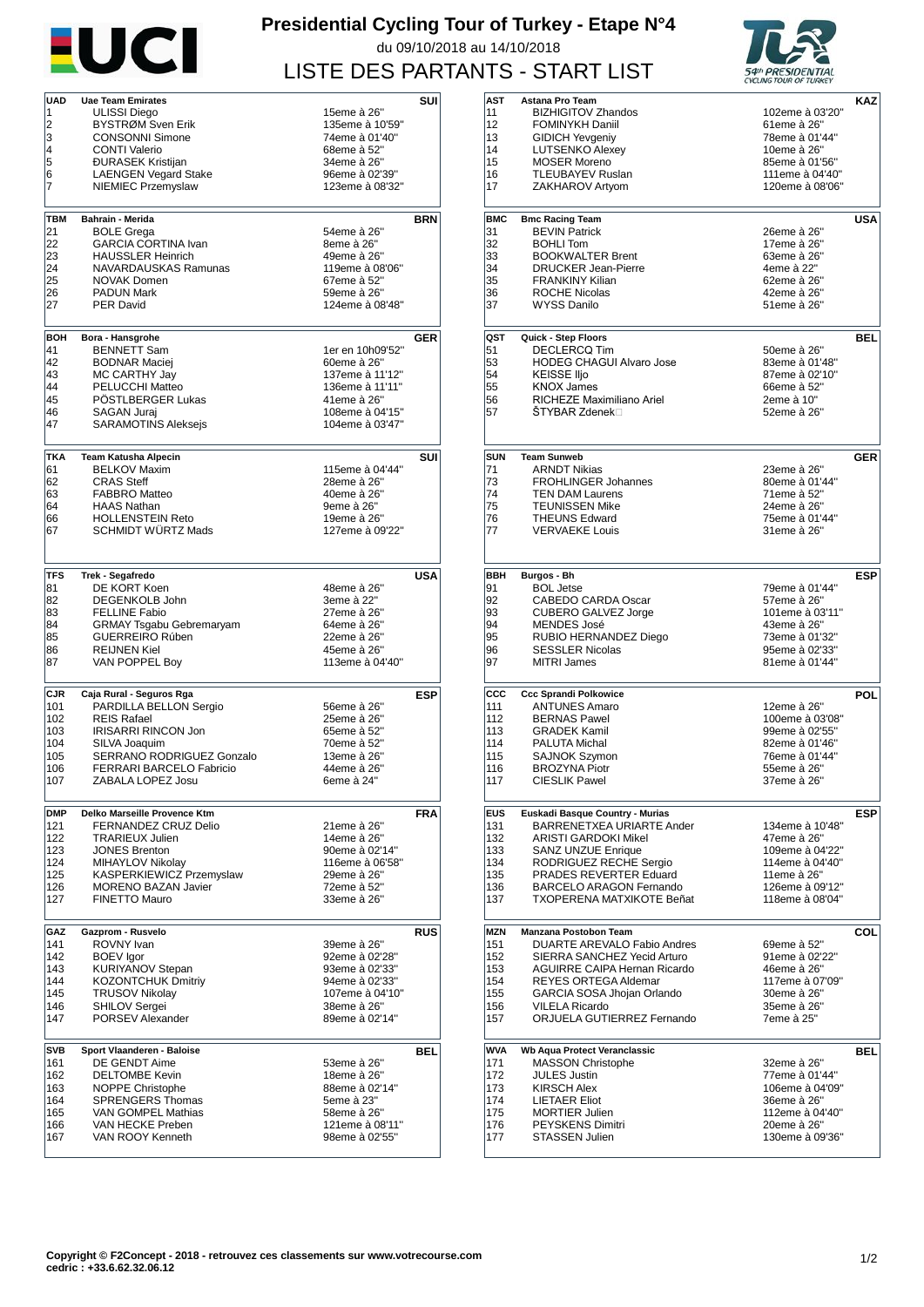| <b>WIL</b> | Wilier Triestina - Selle Italia |                 | ITA |
|------------|---------------------------------|-----------------|-----|
| 181        | <b>BEVILACOUA Simone</b>        | 129eme à 09'36" |     |
| 182        | COLEDAN Marco                   | 133eme à 10'46" |     |
| 183        | PACIONI Luca                    | 110eme à 04'40" |     |
| 184        | BERTAZZO Liam                   | 103eme à 03'44" |     |
| 185        | POZZATO Filippo                 | 105eme à 03'59" |     |
| 186        | ROSA Massimo                    | 125eme à 09'08" |     |
| 187        | <b>ZHUPA Eugert</b>             | 128eme à 09'36" |     |
|            |                                 |                 |     |

| TUR | <b>Turkish National Team</b> |                 | TUR |
|-----|------------------------------|-----------------|-----|
| 191 | <b>ORKEN Ahmet</b>           | 16eme à 26"     |     |
| 192 | <b>BAKIRCI Nazim</b>         | 97eme à 02'54"  |     |
| 193 | ATALAY Muhammed              | 132eme à 10'44" |     |
| 194 | <b>BALKAN Onur</b>           | 84eme à 01'56"  |     |
| 195 | <b>AKDILEK Ahmet</b>         | 122eme à 08'32" |     |
| 196 | <b>SAMLI Feritcan</b>        | 131eme à 09'40" |     |
| 197 | <b>SAYAR Mustafa</b>         | 86eme à 02'10"  |     |
|     |                              |                 |     |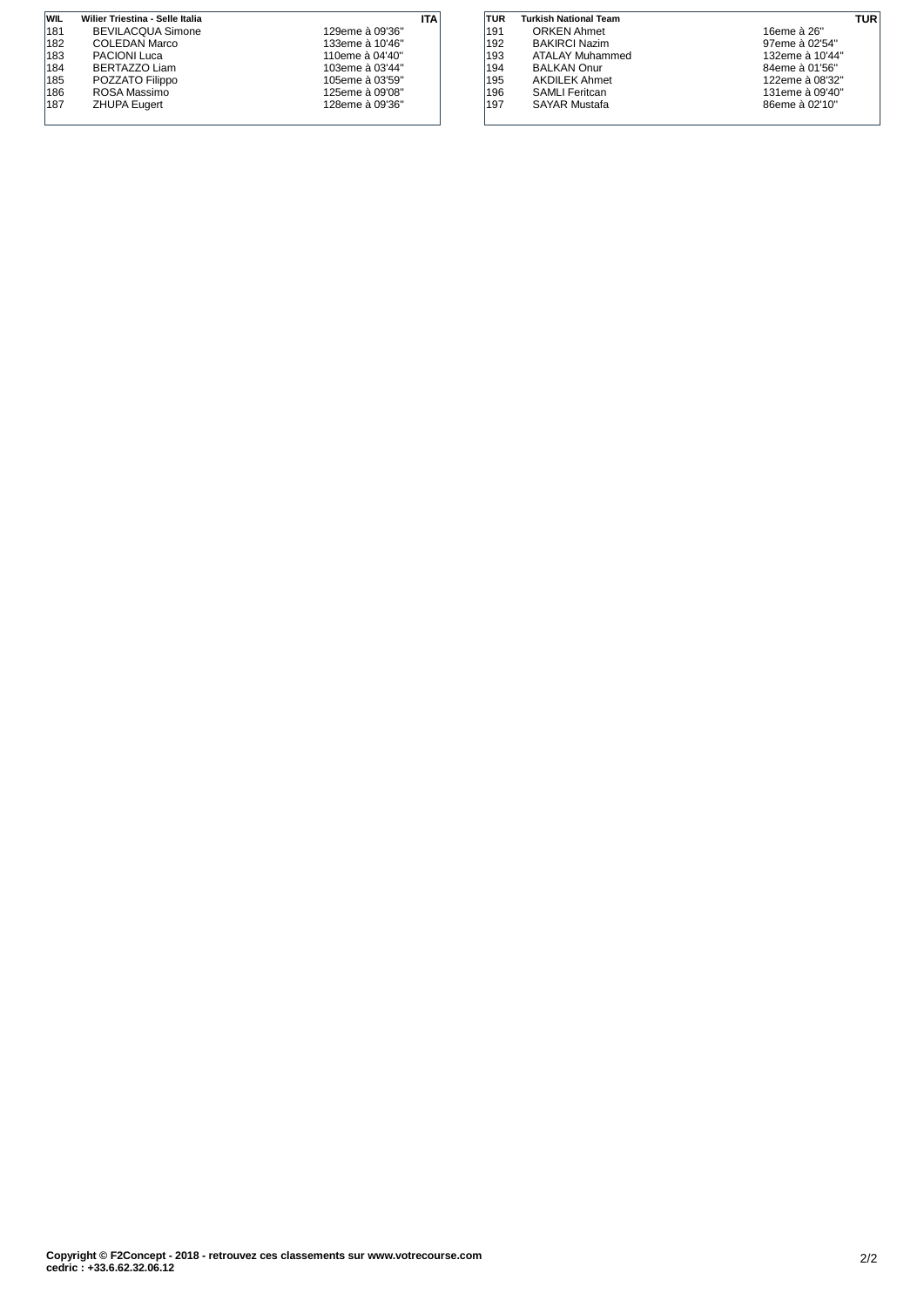### **Etape -** Stage **:** 4 Turkish Cycling Federation

| Uae Team Emirates                  | <b>ULISSI Diego</b><br>15eme à 26"(65)                                       | $\overline{2}$<br>BYSTRØM Sven Erik<br>135eme à<br>10'59"(384) | 3<br><b>CONSONNI Simone</b><br>74eme à 01'40"(100)                        | 4<br><b>CONTI Valerio</b><br>68eme à 52"(266)                             | 5<br><b>ĐURASEK Kristijan</b><br>34eme à 26"(141)                       | 6<br><b>LAENGEN Vegard</b><br>Stake<br>96eme à 02'39"(314)          | 7<br><b>NIEMIEC</b><br>Przemyslaw<br>123eme à<br>08'32"(324)          |  |
|------------------------------------|------------------------------------------------------------------------------|----------------------------------------------------------------|---------------------------------------------------------------------------|---------------------------------------------------------------------------|-------------------------------------------------------------------------|---------------------------------------------------------------------|-----------------------------------------------------------------------|--|
| Astana Pro Team                    | 11<br><b>BIZHIGITOV</b><br>Zhandos<br>102eme à<br>03'20"(326)                | 12<br>FOMINYKH Daniil<br>61eme à 26"(218)                      | 13<br>GIDICH Yevgeniy<br>78eme à 01'44"(136)                              | 14<br><b>LUTSENKO Alexey</b><br>10eme à 26"(56)                           | 15<br><b>MOSER Moreno</b><br>85eme à 01'56''(320)                       | 16<br>111eme à<br>04'40"(189)                                       | 17<br>TLEUBAYEV Ruslan ZAKHAROV Artyom<br>120eme à<br>08'06"(268)     |  |
| Bahrain - Merida                   | 21<br><b>BOLE Grega</b><br>54eme à 26"(200)                                  | 22<br><b>GARCIA CORTINA</b><br>Ivan<br>8eme à 26"(28)          | 23<br><b>HAUSSLER Heinrich</b><br>49eme à 26"(193)                        | 24<br>NAVARDAUSKAS<br>Ramunas<br>119eme à<br>08'06"(188)                  | 25<br><b>NOVAK Domen</b><br>67eme à 52"(258)                            | 26<br>PADUN Mark<br>59eme à 26"(214)                                | 27<br><b>PER David</b><br>124eme à<br>08'48"(306)                     |  |
| <b>Bmc Racing Team</b>             | 31<br><b>BEVIN Patrick</b><br>26eme à 26"(103)                               | 32<br><b>BOHLI Tom</b><br>17eme à 26"(74)                      | 33<br><b>BOOKWALTER Brent</b><br>63eme à 26"(220)                         | 34<br><b>DRUCKER</b><br>Jean-Pierre<br>4eme à 22"(41)                     | 35<br><b>FRANKINY Kilian</b><br>62eme à 26"(220)                        | 36<br><b>ROCHE Nicolas</b><br>42eme à 26"(164)                      | 37<br><b>WYSS Danilo</b><br>51eme à 26"(195)                          |  |
| Bora - Hansgrohe                   | 41<br><b>BENNETT Sam</b><br>er en 10h09'52"(4)                               | 42<br><b>BODNAR Maciej</b><br>60eme à 26"(214)                 | 43<br>MC CARTHY Jay<br>137eme à<br>11'12"(400)                            | 44<br>PELUCCHI Matteo<br>136eme à<br>11'11"(384)                          | 45<br>PÖSTLBERGER<br>Lukas<br>41eme à 26"(163)                          | 46<br>SAGAN Juraj<br>108eme à<br>04'15"(350)                        | 47<br><b>SARAMOTINS</b><br>Aleksejs<br>104eme à<br>03'47"(341)        |  |
| Quick - Step Floors                | 51<br><b>DECLERCQ Tim</b><br>50eme à 26"(194)                                | 52                                                             | 53<br>HODEG CHAGUI<br>Alvaro Jose<br>83eme à 01'48"(93)                   | 54<br><b>KEISSE IIjo</b><br>87eme à 02'10"(304)                           | 55<br><b>KNOX James</b><br>66eme à 52"(245)                             | 56<br><b>RICHEZE</b><br>Maximiliano Ariel<br>2eme à 10"(37)         | 57<br>ŠTYBAR Zdenek<br>52eme à 26"(196)                               |  |
| Team Katusha Alpecin               | 61<br><b>BELKOV Maxim</b><br>115eme à<br>04'44"(364)                         | 62<br><b>CRAS Steff</b><br>28eme à 26"(121)                    | 63<br><b>FABBRO Matteo</b><br>40eme à 26"(154)                            | 64<br><b>HAAS Nathan</b><br>9eme à 26"(49)                                | 66<br><b>HOLLENSTEIN Reto</b><br>19eme à 26"(88)                        | 67<br><b>SCHMIDT WÜRTZ</b><br>Mads<br>127eme à<br>09'22"(315)       |                                                                       |  |
| <b>Team Sunweb</b>                 | 71<br><b>ARNDT Nikias</b><br>23eme à 26"(98)                                 | 73<br><b>FROHLINGER</b><br>Johannes<br>80eme à 01'44"(219)     | 74<br><b>TEN DAM Laurens</b><br>71eme à 52"(279)                          | 75<br><b>TEUNISSEN Mike</b><br>24eme à 26"(98)                            | 76<br><b>THEUNS Edward</b><br>75eme à 01'44"(98)                        | 77<br><b>VERVAEKE Louis</b><br>31eme à 26"(136)                     |                                                                       |  |
| Trek - Segafredo                   | 81<br>DE KORT Koen<br>48eme à 26"(191)                                       | 82<br>DEGENKOLB John<br>3eme à 22"(36)                         | 83<br><b>FELLINE Fabio</b><br>27eme à 26"(114)                            | 84<br><b>GRMAY Tsgabu</b><br>Gebremaryam<br>64eme à 26"(231)              | 85<br><b>GUERREIRO Rúben</b><br>22eme à 26"(97)                         | 86<br><b>REIJNEN Kiel</b><br>45eme à 26"(177)                       | 87<br>VAN POPPEL Bov<br>113eme à<br>04'40"(260)                       |  |
| Burgos - Bh                        | 91<br><b>BOL Jetse</b><br>79eme à 01'44"(172)                                | 92<br>CABEDO CARDA<br>Oscar<br>57eme à 26"(209)                | 93<br><b>CUBERO GALVEZ</b><br>Jorge<br>101eme à<br>03'11"(233)            | 94<br>MENDES José<br>43eme à 26"(166)                                     | 95<br><b>RUBIO HERNANDEZ</b><br>Diego<br>73eme à 01'32"(195)            | 96<br><b>SESSLER Nicolas</b>                                        | 97<br>MITRI James<br>95eme à 02'33"(324) 81eme à 01'44"(246)          |  |
| Caja Rural - Seguros Rga           | 101<br>PARDILLA BELLON<br>Sergio<br>56eme à 26"(207)                         | 102<br><b>REIS Rafael</b><br>25eme à 26"(99)                   | 103<br>IRISARRI RINCON<br>Jon<br>65eme à 52"(161)                         | 104<br>SILVA Joaquim<br>70eme à 52"(275)                                  | 105<br><b>SERRANO</b><br><b>RODRIGUEZ</b><br>Gonzalo<br>13eme à 26"(62) | 106<br><b>ERRARI BARCELO</b><br>Fabricio<br>44eme à 26"(170)        | 107<br>ZABALA LOPEZ<br>Josu<br>6eme à 24"(229)                        |  |
| Ccc Sprandi Polkowice              | 111<br><b>ANTUNES Amaro</b><br>12eme à 26"(57)                               | 112<br><b>BERNAS Pawel</b><br>100eme à<br>03'08"(322)          | 113<br><b>GRADEK Kamil</b><br>99eme à 02'55"(302)                         | 114<br>PALUTA Michal<br>82eme à 01'46"(236)                               | 115<br><b>SAJNOK Szymon</b><br>76eme à 01'44"(116)                      | 116<br><b>BROZYNA Piotr</b><br>55eme à 26"(205)                     | 117<br><b>CIESLIK Pawel</b><br>37eme à 26"(144)                       |  |
| Delko Marseille Provence<br>Ktm    | 121<br>FERNANDEZ CRUZ<br>Delio<br>21eme à 26"(95)                            | 122<br><b>TRARIEUX Julien</b><br>14eme à 26"(62)               | 123<br><b>JONES Brenton</b><br>90eme à 02'14"(191)                        | 124<br>MIHAYLOV Nikolay<br>116eme à<br>06'58"(367)                        | 125<br><b>KASPERKIEWICZ</b><br>Przemyslaw<br>29eme à 26"(123)           | 126<br><b>MORENO BAZAN</b><br>Javier<br>72eme à 52"(279)            | 127<br>FINETTO Mauro<br>33eme à 26"(139)                              |  |
| Euskadi Basque Country -<br>Murias | 131<br><b>BARRENETXEA</b><br><b>URIARTE Ander</b><br>134eme à<br>10'48"(390) | 132<br><b>ARISTI GARDOKI</b><br>Mikel<br>47eme à 26"(191)      | 133<br>SANZ UNZUE<br>Enrique<br>109eme à<br>04'22"(126)                   | 134<br><b>RODRIGUEZ</b><br><b>RECHE Sergio</b><br>114eme à<br>04'40"(337) | 135<br><b>PRADES</b><br><b>REVERTER Eduard</b><br>11eme à 26"(56)       | 136<br><b>BARCELO ARAGON</b><br>Fernando<br>126eme à<br>09'12"(328) | 137<br><b>TXOPERENA</b><br>MATXIKOTE Beñat<br>118eme à<br>08'04"(246) |  |
| Gazprom - Rusvelo                  | 141<br>ROVNY Ivan<br>39eme à 26"(149)                                        | 142<br><b>BOEV</b> Igor                                        | 143<br><b>KURIYANOV Stepan</b><br>92eme à 02'28"(217) 93eme à 02'33"(239) | 144<br><b>KOZONTCHUK</b><br>Dmitriy<br>94eme à 02'33"(312)                | 145<br><b>TRUSOV Nikolay</b><br>107eme à<br>04'10"(279)                 | 146<br>SHILOV Sergei<br>38eme à 26"(148)                            | 147<br>PORSEV Alexander<br>89eme à 02'14"(125)                        |  |
| Manzana Postobon Team              | 151<br>DUARTE AREVALO<br>Fabio Andres<br>69eme à 52"(266)                    | 152<br>SIERRA SANCHEZ<br>Yecid Arturo<br>91eme à 02'22"(286)   | 153<br><b>AGUIRRE CAIPA</b><br>Hernan Ricardo<br>46eme à 26"(184)         | 154<br><b>REYES ORTEGA</b><br>Aldemar<br>117eme à<br>07'09"(202)          | 155<br><b>GARCIA SOSA</b><br>Jhojan Orlando<br>30eme à 26"(134)         | 156<br><b>VILELA Ricardo</b><br>35eme à 26"(143)                    | 157<br>ORJUELA<br><b>GUTIERREZ</b><br>Fernando<br>7eme à 25"(250)     |  |
| Sport Vlaanderen - Baloise         | 161<br>DE GENDT Aime<br>53eme à 26"(199)                                     | 162<br><b>DELTOMBE Kevin</b><br>18eme à 26"(83)                | 163<br>NOPPE Christophe<br>88eme à 02'14"(121)                            | 164<br>SPRENGERS<br>Thomas<br>5eme à 23"(160)                             | 165<br>VAN GOMPEL<br>Mathias<br>58eme à 26"(212)                        | 166<br>VAN HECKE Preben<br>121eme à<br>08'11"(331)                  | 167<br>VAN ROOY Kenneth<br>98eme à 02'55"(159)                        |  |
| Wb Aqua Protect<br>Veranclassic    | 171<br><b>MASSON Christophe</b><br>32eme à 26"(137)                          | 172<br><b>JULES Justin</b><br>77eme à 01'44"(121)              | 173<br><b>KIRSCH Alex</b><br>106eme à<br>04'09"(337)                      | 174<br><b>LIETAER Eliot</b><br>36eme à 26"(144)                           | 175<br><b>MORTIER Julien</b><br>112eme à<br>04'40"(193)                 | 176<br><b>PEYSKENS Dimitri</b><br>20eme à 26"(90)                   | 177<br>STASSEN Julien<br>130eme à<br>09'36"(381)                      |  |
| Wilier Triestina - Selle Italia    | 181<br><b>BEVILACQUA</b><br>Simone<br>129eme à<br>09'36"(360)                | 182<br><b>COLEDAN Marco</b><br>133eme à<br>10'46"(365)         | 183<br>PACIONI Luca<br>110eme à<br>04'40"(133)                            | 184<br><b>BERTAZZO Liam</b><br>103eme à<br>03'44"(300)                    | 185<br>POZZATO Filippo<br>105eme à<br>03'59"(334)                       | 186<br>ROSA Massimo<br>125eme à<br>09'08"(371)                      | 187<br><b>ZHUPA Eugert</b><br>128eme à<br>09'36"(349)                 |  |
| <b>Turkish National Team</b>       | 191<br><b>ORKEN Ahmet</b><br>16eme à 26"(72)                                 | 192<br><b>BAKIRCI Nazim</b><br>97eme à 02'54"(280)             | 193<br><b>ATALAY Muhammed</b><br>132eme à<br>10'44"(362)                  | 194<br><b>BALKAN Onur</b><br>84eme à 01'56"(267)                          | 195<br><b>AKDILEK Ahmet</b><br>122eme à<br>08'32"(320)                  | 196<br>SAMLI Feritcan<br>131eme à<br>09'40"(377)                    | 197<br><b>SAYAR Mustafa</b><br>86eme à 02'10"(246)                    |  |